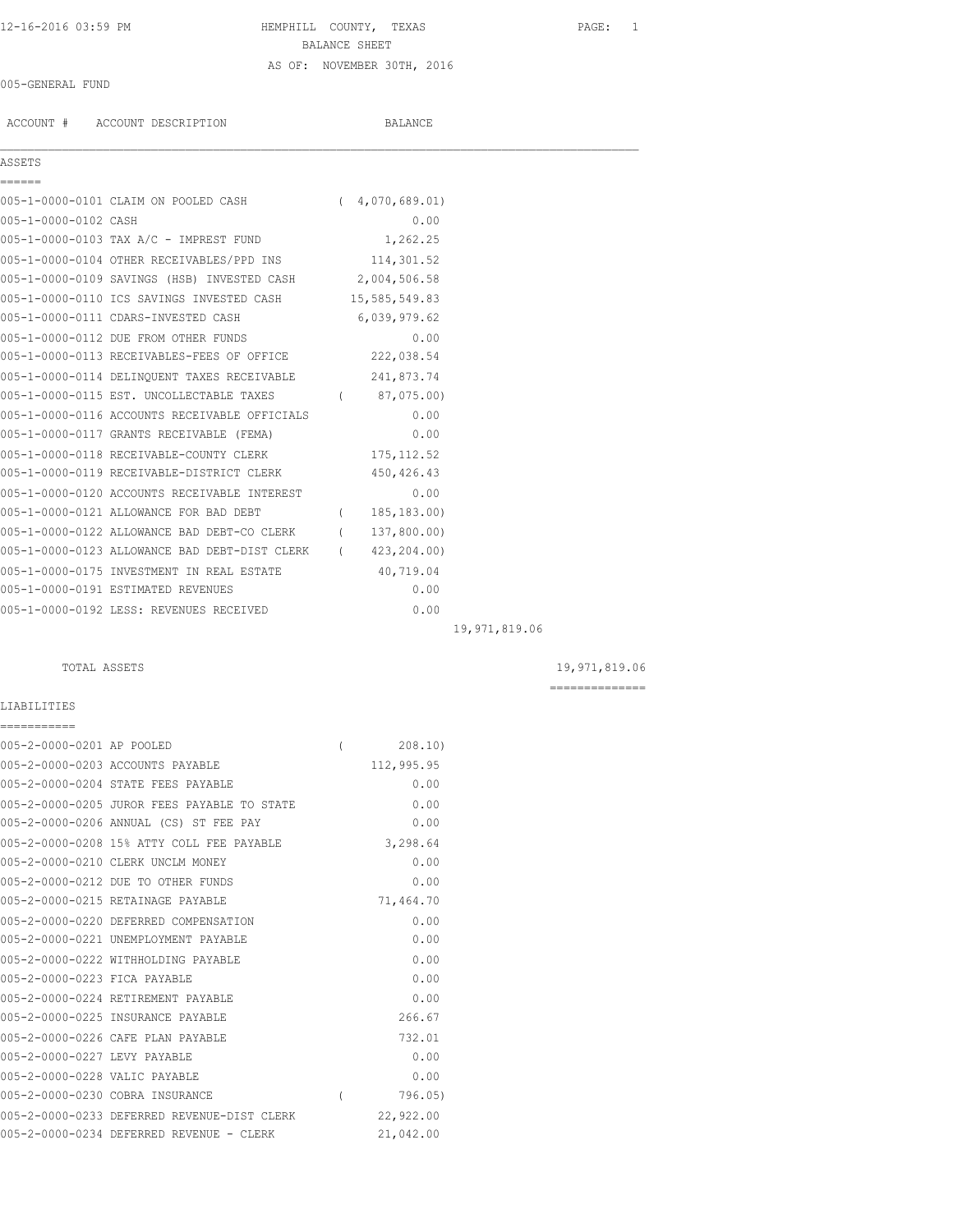## 12-16-2016 03:59 PM HEMPHILL COUNTY, TEXAS PAGE: 2 BALANCE SHEET AS OF: NOVEMBER 30TH, 2016

#### 005-GENERAL FUND

|                                | ACCOUNT # ACCOUNT DESCRIPTION                        | BALANCE    |  |
|--------------------------------|------------------------------------------------------|------------|--|
|                                | 005-2-0000-0236 DEFERRED REVENUE - JP                | 23,377.00  |  |
|                                | 005-2-0000-0238 DEFERRED TAX REVENUE                 | 139,806.00 |  |
|                                | 005-2-0000-0261 SALES TAX REPORT                     | 0.00       |  |
| 005-2-0000-0281 APPROPRIATIONS |                                                      | 0.00       |  |
|                                | 005-2-0000-0282 LESS: EXPENDITURES                   | 0.00       |  |
|                                | 005-2-0000-0283 LESS: ENCUMBRANCES                   | 0.00       |  |
|                                | 005-2-0000-0290 PRIOR YR A/PAYABLE                   | 0.00       |  |
|                                | 005-2-0000-0301 1-CCC COURT COSTS COLLECTED 1,448.99 |            |  |
|                                | 005-2-0000-0306 6-BAIL BOND FEE                      | 229.50     |  |
|                                | 005-2-0000-0307 7-DNA CONVICTIONS                    | 0.00       |  |
|                                | 005-2-0000-0308 8-DNA CS COMM. SUPERVISION           | 0.00       |  |
|                                | 005-2-0000-0309 9-DNA JV TESTING FEE JV              | 0.00       |  |
|                                | 005-2-0000-0310 10-EMS TRAMA FUND                    | 0.00       |  |
|                                | 005-2-0000-0311 11-JPD-JUV PRO DIVERSION FEE         | 0.00       |  |
|                                | 005-2-0000-0312 12-JRF-JURY REIMBURSEMENT FEE 144.74 |            |  |
|                                | 005-2-0000-0313 13-IDF INDIGENT DEFENSE FEE          | 72.37      |  |
|                                | 005-2-0000-0314 14-MVF MOVING VIOLATION FEE          | 0.00       |  |
|                                | 005-2-0000-0315 15-STF STATE TRAFFIC FINE            | 530.10     |  |
|                                | 005-2-0000-0316 16-POF PEACE OFFICER FEES            | 29.61      |  |
|                                | 005-2-0000-0317 17-FTA FAILURE TO APPEAR             | 0.00       |  |
|                                | 005-2-0000-0318 18-JUD FUND CONSTITUTIONAL           | 0.00       |  |
|                                | 005-2-0000-0320 MCW-MOTOR CARRIER WT                 | 0.00       |  |
|                                | 005-2-0000-0321 TP-TIME PAYMENT FEE                  | 26.38      |  |
|                                | 005-2-0000-0322 DRF-DRIVING RECORDS FEE              | 0.00       |  |
|                                | 005-2-0000-0323 JS-JUDICIAL SUPPORT FEE              | 241.22     |  |
|                                | 005-2-0000-0324 TPDF-TRUANCY PREV DIV FUND           | 80.41      |  |
|                                | 005-2-0000-0325 SPECIALTY COURT                      | 0.00       |  |
|                                | 005-2-0000-0326 7TH COURT OF APPEALS                 | 0.00       |  |
| 005-2-0000-0327 OMNIBASE       |                                                      | 18.00      |  |
| 005-2-0000-0328 PARKS&WILDLIFE |                                                      | 0.00       |  |
|                                | 005-2-0000-0329 CHILD SAFETY SEAT                    | 53.95      |  |
| 005-2-0000-0330 CISD           |                                                      | 25.00      |  |
| 005-2-0000-0331 TRAILEE/CASA   |                                                      | 0.00       |  |
|                                | 005-2-0000-0400 BIRTH-REMOTE ACCESS                  | 0.00       |  |
|                                | 005-2-0000-0410 1-BIRTH CERTIFICATE FEE              | 0.00       |  |
|                                | 005-2-0000-0420 2-MLF MARRIAGE LICENSE FEE           | 0.00       |  |
|                                | 005-2-0000-0430 3-DIM DEC OF INFORMAL MARRIAGE       | 0.00       |  |
|                                | 005-2-0000-0440 4-NDF NONDISCLOSURE FEES             | 0.00       |  |
|                                | 005-2-0000-0450 5-TCV-JUROR DONATIONS                | 0.00       |  |
|                                | 005-2-0000-0460 6-JUSTICE CTS-INDIGENT LEGAL         | 17.10      |  |
|                                | 005-2-0000-0470 7A-STATUTORY PROBATE                 | 0.00       |  |
|                                | 005-2-0000-0471 7B-JUDICIAL FUND FILING FEE          | 0.00       |  |
|                                | 005-2-0000-0480 8A-STATUTORY CO COURT                | 0.00       |  |
|                                | 005-2-0000-0481 8B-JUDICIAL FUND                     | 0.00       |  |
|                                | 005-2-0000-0490 9A-CONSTITUTIONAL CO COURT           | 0.00       |  |
|                                | 005-2-0000-0491 9B-JUDICIAL FUND FILING FEE          | 0.00       |  |
| 005-2-0000-0492 10A-DIVORCE    |                                                      | 0.00       |  |
|                                | 005-2-0000-0493 10B-OTHER THAN DIVORCE               | 0.00       |  |
|                                | 005-2-0000-0494 10C-INDIGENT LEGAL SERVICES          | 0.00       |  |
|                                |                                                      |            |  |
|                                | 005-2-0000-0495 11-JUDICIAL SUPPORT FEE              | 0.00       |  |
|                                | 005-2-0000-0496 SFP-ELECTRONIC FILING SYSTEM         | 30.00      |  |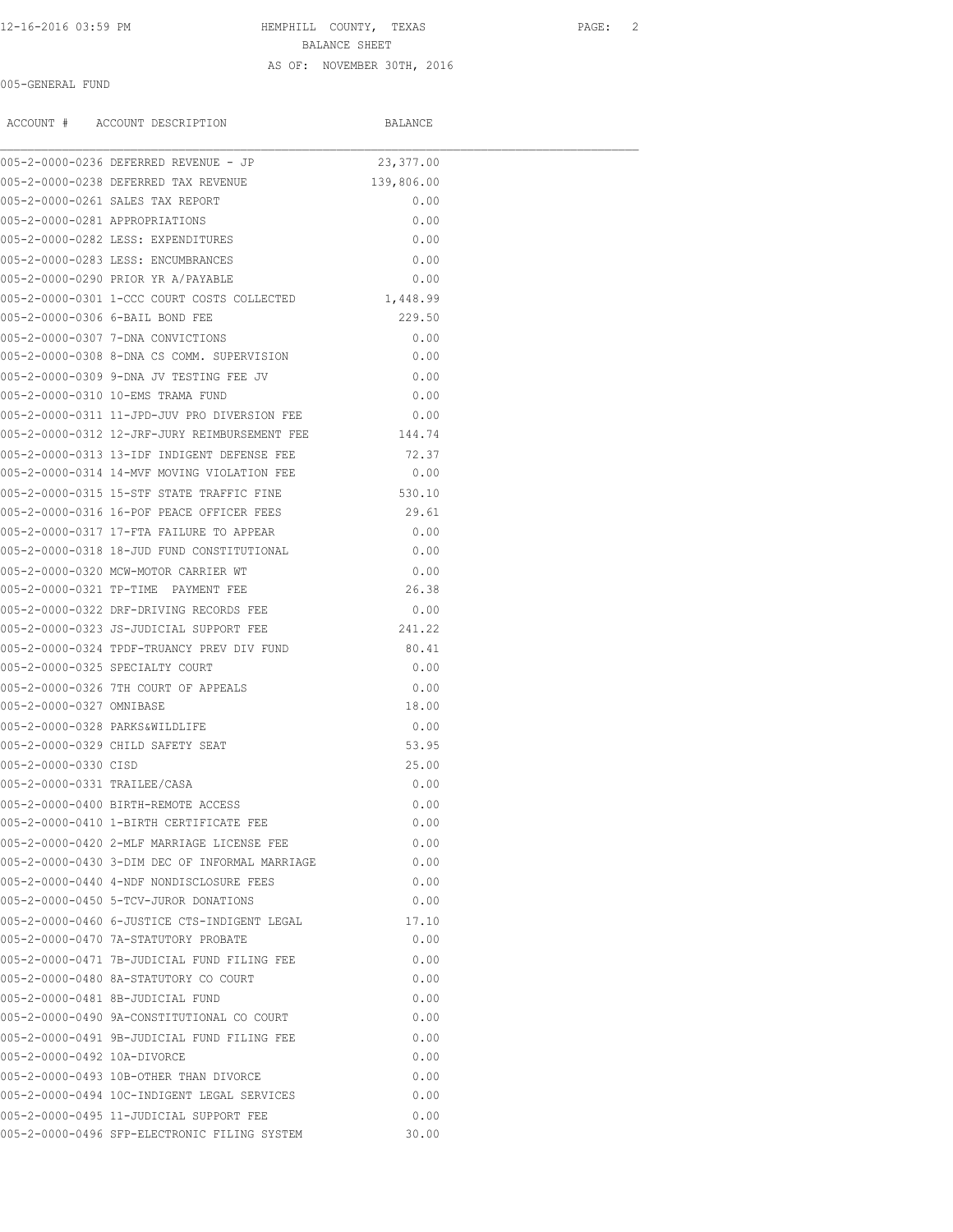12-16-2016 03:59 PM HEMPHILL COUNTY, TEXAS PAGE: 3 BALANCE SHEET AS OF: NOVEMBER 30TH, 2016

005-GENERAL FUND

| ACCOUNT # ACCOUNT DESCRIPTION                     | BALANCE       |               |                |
|---------------------------------------------------|---------------|---------------|----------------|
| 005-2-0000-0497 TEXAS HOME VISITING PROGRAM       | 10.00         |               |                |
| 005-2-1510-0221 UNEMPLOYMENT PAYABLE              | 0.00          |               |                |
| 005-2-1520-0221 UNEMPLOYMENT PAYABLE              | 0.00          |               |                |
| 005-2-1530-0221 UNEMPLOYMENT PAYABLE              | 0.00          |               |                |
| 005-2-1540-0221 UNEMPLOYMENT PAYABLE              | 0.00          |               |                |
| 005-2-2410-0221 UNEMPLOYMENT PAYABLE              | 0.00          |               |                |
| 005-2-2500-0221 UNEMPLOYMENT PAYABLE              | 0.00          |               |                |
| 005-2-2550-0221 UNEMPLOYMENT PAYABLE              | 0.00          |               |                |
| 005-2-2560-0221 UNEMPLOYMENT PAYABLE              | 0.00          |               |                |
| 005-2-3500-0221 UNEMPLOYMENT PAYABLE              | 0.00          |               |                |
| 005-2-3600-0221 UNEMPLOYMENT PAYABLE              | 0.00          |               |                |
| 005-2-7001-0221 UNEMPLOYMENT PAYABLE              | 0.00          |               |                |
| TOTAL LIABILITIES                                 |               | 397,858.19    |                |
| EOUITY                                            |               |               |                |
| ======                                            |               |               |                |
| 005-3-0000-0301 CURRENT FUND BALANCE              | 16,484,132.07 |               |                |
| 005-3-0000-0302 BUDGETED FUND BALANCE             | 0.00          |               |                |
| TOTAL BEGINNING EOUITY                            | 16,484,132.07 |               |                |
| TOTAL REVENUE                                     | 4,128,280.82  |               |                |
| TOTAL EXPENSES                                    | 1,038,452.02  |               |                |
| TOTAL REVENUE OVER/(UNDER) EXPENSES 3,089,828.80  |               |               |                |
| TOTAL EQUITY & REV. OVER/(UNDER) EXP.             |               | 19,573,960.87 |                |
| TOTAL LIABILITIES, EQUITY & REV.OVER/(UNDER) EXP. |               |               | 19,971,819.06  |
|                                                   |               |               | ============== |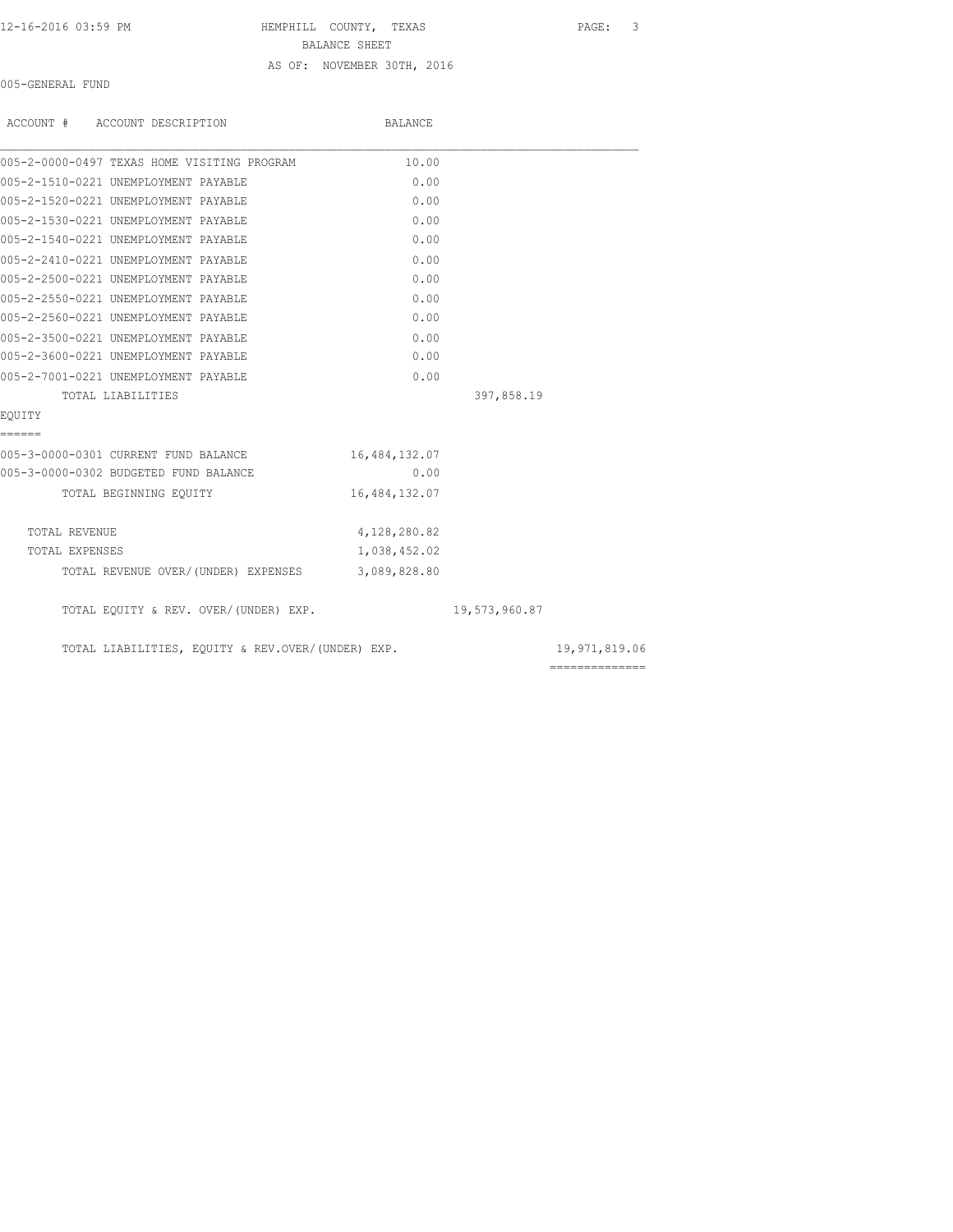| 12-16-2016 03:59 PM                               | HEMPHILL COUNTY, TEXAS<br>BALANCE SHEET | PAGE: 1        |
|---------------------------------------------------|-----------------------------------------|----------------|
|                                                   | AS OF: NOVEMBER 30TH, 2016              |                |
| 008-LAW LIBRARY                                   |                                         |                |
| ACCOUNT # ACCOUNT DESCRIPTION                     | BALANCE                                 |                |
| ASSETS                                            |                                         |                |
| ======                                            |                                         |                |
| 008-1-0000-0101 CLAIM ON POOLED CASH              | 5,255.26                                |                |
| 008-1-0000-0102 CASH - LAW LIBRARY                | 0.00                                    |                |
| 008-1-0000-0191 ESTIMATED REVENUES                | 0.00                                    |                |
| 008-1-0000-0192 LESS: REVENUES RECEIVED           | 0.00                                    |                |
|                                                   | 5,255.26                                |                |
| TOTAL ASSETS                                      |                                         | 5,255.26       |
|                                                   |                                         | ============== |
| LIABILITIES                                       |                                         |                |
| -----------<br>008-2-0000-0201 AP POOLED          | 0.00                                    |                |
| 008-2-0000-0203 ACOUNTS PAYABLE                   | 0.00                                    |                |
| 008-2-0000-0222 PAYROLL W/H PAYABLE               | 0.00                                    |                |
| 008-2-0000-0223 PAYROLL FICA PAYABLE              | 0.00                                    |                |
| 008-2-0000-0224 PAYROLL RETIREMENT PAYABLE        | 0.00                                    |                |
| 008-2-0000-0225 PAYROLL INSURANCE PAYABLE         | 0.00                                    |                |
| 008-2-0000-0281 APPROPRIATIONS                    | 0.00                                    |                |
| 008-2-0000-0282 LESS: EXPENDITURES                | 0.00                                    |                |
| 008-2-0000-0283 LESS: ENCUMBRANCES                | 0.00                                    |                |
| 008-2-0000-0290 PRIOR YEAR PAYABLES               | 0.00                                    |                |
| TOTAL LIABILITIES                                 | 0.00                                    |                |
| EQUITY                                            |                                         |                |
| ======                                            |                                         |                |
| 008-3-0000-0301 CURRENT FUND BALANCE              | 5,255.26                                |                |
| 008-3-0000-0302 BUDGETED FUND BALANCE             | 0.00                                    |                |
| TOTAL BEGINNING EQUITY                            | 5,255.26                                |                |
|                                                   |                                         |                |
| TOTAL REVENUE                                     | 0.00                                    |                |
| TOTAL EXPENSES                                    | 0.00                                    |                |
| TOTAL REVENUE OVER/(UNDER) EXPENSES               | 0.00                                    |                |
| TOTAL EQUITY & REV. OVER/(UNDER) EXP.             | 5,255.26                                |                |
| TOTAL LIABILITIES, EOUITY & REV.OVER/(UNDER) EXP. |                                         | 5,255.26       |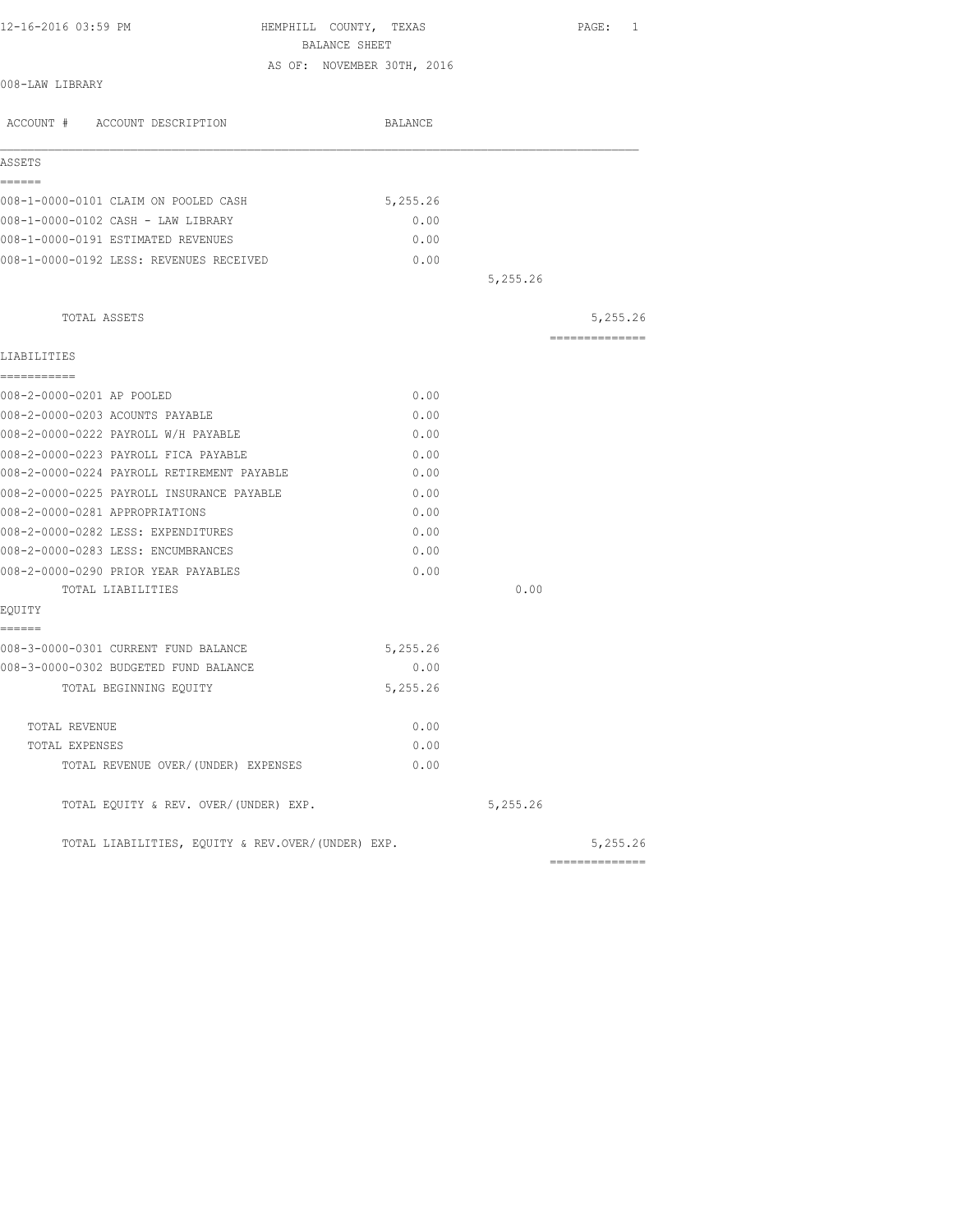| 12-16-2016 03:59 PM                               | HEMPHILL COUNTY, TEXAS     |            | $\texttt{PAGE}$ :<br>$\mathbf{1}$ |
|---------------------------------------------------|----------------------------|------------|-----------------------------------|
|                                                   | BALANCE SHEET              |            |                                   |
|                                                   | AS OF: NOVEMBER 30TH, 2016 |            |                                   |
| 009-SECURITY FEE                                  |                            |            |                                   |
| ACCOUNT # ACCOUNT DESCRIPTION                     | BALANCE                    |            |                                   |
| ASSETS                                            |                            |            |                                   |
| ======<br>009-1-0000-0101 CLAIM ON POOLED CASH    | 62, 221.20                 |            |                                   |
| 009-1-0000-0102 CASH - COUNTY - SECURITY FEE      | 0.00                       |            |                                   |
| 009-1-0000-0191 ESTIMATED REVENUES                | 0.00                       |            |                                   |
| 009-1-0000-0192 LESS: REVENUES RECEIVED           | 0.00                       |            |                                   |
|                                                   |                            | 62,221.20  |                                   |
| TOTAL ASSETS                                      |                            |            | 62, 221.20                        |
|                                                   |                            |            | ==============                    |
| LIABILITIES                                       |                            |            |                                   |
| ===========<br>009-2-0000-0201 AP POOLED          | 0.00                       |            |                                   |
| 009-2-0000-0203 ACOUNTS PAYABLE                   | 0.00                       |            |                                   |
| 009-2-0000-0222 PAYROLL W/H PAYABLE               | 0.00                       |            |                                   |
| 009-2-0000-0223 PAYROLL FICA PAYABLE              | 0.00                       |            |                                   |
| 009-2-0000-0224 PAYROLL RETIREMENT PAYABLE        | 0.00                       |            |                                   |
| 009-2-0000-0225 PAYROLL INSURANCE PAYABLE         | 0.00                       |            |                                   |
| 009-2-0000-0281 APPROPRIATIONS                    | 0.00                       |            |                                   |
| 009-2-0000-0282 LESS: EXPENDITURES                | 0.00                       |            |                                   |
| 009-2-0000-0283 LESS: ENCUMBRANCES                | 0.00                       |            |                                   |
| 009-2-0000-0290 PRIOR YR A/PAYABLE                | 0.00                       |            |                                   |
| TOTAL LIABILITIES                                 |                            | 0.00       |                                   |
| EQUITY                                            |                            |            |                                   |
| ======                                            |                            |            |                                   |
| 009-3-0000-0301 CURRENT FUND BALANCE              | 62,060.38                  |            |                                   |
| 009-3-0000-0302 BUDGETED FUND BALANCE             | 0.00                       |            |                                   |
| TOTAL BEGINNING EQUITY                            | 62,060.38                  |            |                                   |
| TOTAL REVENUE                                     | 160.82                     |            |                                   |
| TOTAL EXPENSES                                    | 0.00                       |            |                                   |
| TOTAL REVENUE OVER/(UNDER) EXPENSES               | 160.82                     |            |                                   |
| TOTAL EQUITY & REV. OVER/(UNDER) EXP.             |                            | 62, 221.20 |                                   |
| TOTAL LIABILITIES, EQUITY & REV.OVER/(UNDER) EXP. |                            |            | 62, 221.20                        |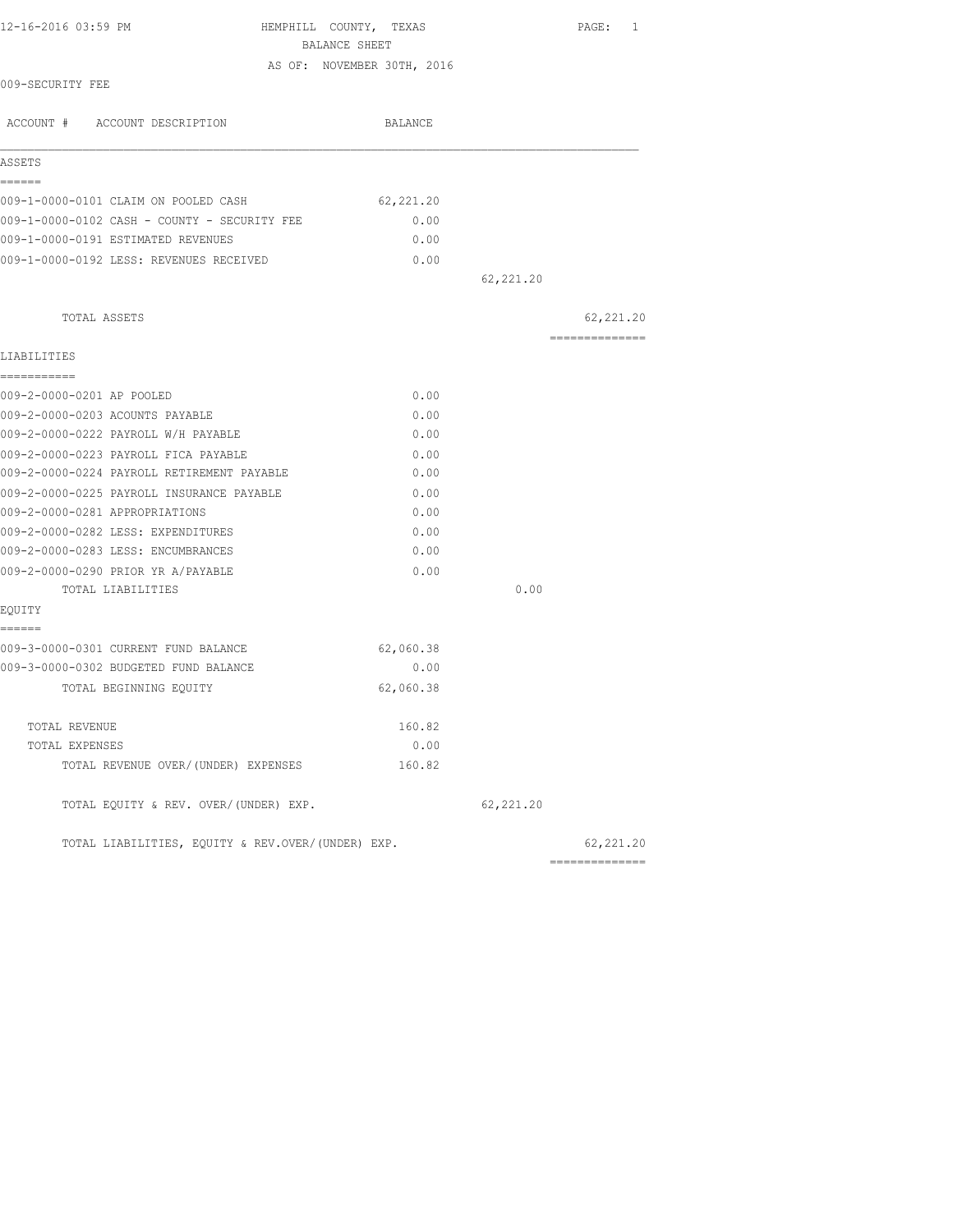HEMPHILL COUNTY, TEXAS PAGE: 1 BALANCE SHEET AS OF: NOVEMBER 30TH, 2016

#### 010-AIRPORT

| ACCOUNT # ACCOUNT DESCRIPTION                     | <b>BALANCE</b>         |            |                                                                                                                                                                                                                                                                                                                                                                                                                                                                                        |
|---------------------------------------------------|------------------------|------------|----------------------------------------------------------------------------------------------------------------------------------------------------------------------------------------------------------------------------------------------------------------------------------------------------------------------------------------------------------------------------------------------------------------------------------------------------------------------------------------|
| ASSETS                                            |                        |            |                                                                                                                                                                                                                                                                                                                                                                                                                                                                                        |
| ------<br>010-1-0000-0102 CASH - AIRPORT          | 279,500.98             |            |                                                                                                                                                                                                                                                                                                                                                                                                                                                                                        |
| 010-1-0000-0104 AIRPORT PREPAID INSURANCE         | 0.00                   |            |                                                                                                                                                                                                                                                                                                                                                                                                                                                                                        |
| 010-1-0000-0110 INVESTED CASH/YR 2000             | 0.00                   |            |                                                                                                                                                                                                                                                                                                                                                                                                                                                                                        |
| 010-1-0000-0111 INVESTED CASH/AIRPORT             | 0.00                   |            |                                                                                                                                                                                                                                                                                                                                                                                                                                                                                        |
| 010-1-0000-0191 ESTIMATED REVENUES                | 0.00                   |            |                                                                                                                                                                                                                                                                                                                                                                                                                                                                                        |
| 010-1-0000-0192 LESS: REVENUES RECEIVED           | 0.00                   |            |                                                                                                                                                                                                                                                                                                                                                                                                                                                                                        |
|                                                   |                        | 279,500.98 |                                                                                                                                                                                                                                                                                                                                                                                                                                                                                        |
| TOTAL ASSETS                                      |                        |            | 279,500.98                                                                                                                                                                                                                                                                                                                                                                                                                                                                             |
| LIABILITIES                                       |                        |            | $\begin{array}{cccccccccc} \multicolumn{2}{c}{} & \multicolumn{2}{c}{} & \multicolumn{2}{c}{} & \multicolumn{2}{c}{} & \multicolumn{2}{c}{} & \multicolumn{2}{c}{} & \multicolumn{2}{c}{} & \multicolumn{2}{c}{} & \multicolumn{2}{c}{} & \multicolumn{2}{c}{} & \multicolumn{2}{c}{} & \multicolumn{2}{c}{} & \multicolumn{2}{c}{} & \multicolumn{2}{c}{} & \multicolumn{2}{c}{} & \multicolumn{2}{c}{} & \multicolumn{2}{c}{} & \multicolumn{2}{c}{} & \multicolumn{2}{c}{} & \mult$ |
| -----------<br>010-2-0000-0203 ACCOUNTS PAYABLE   | 0.00                   |            |                                                                                                                                                                                                                                                                                                                                                                                                                                                                                        |
| 010-2-0000-0222 PAYROLL W/H PAYABLE               | 0.00                   |            |                                                                                                                                                                                                                                                                                                                                                                                                                                                                                        |
| 010-2-0000-0223 PAYROLL FICA PAYABLE              | 0.00                   |            |                                                                                                                                                                                                                                                                                                                                                                                                                                                                                        |
| 010-2-0000-0224 PAYROLL RETIREMENT PAYABLE        | 0.00                   |            |                                                                                                                                                                                                                                                                                                                                                                                                                                                                                        |
| 010-2-0000-0225 PAYROLL INSURANCE PAYABLE         | 0.00                   |            |                                                                                                                                                                                                                                                                                                                                                                                                                                                                                        |
| 010-2-0000-0235 DUE TO GENERAL FUND               | 0.00                   |            |                                                                                                                                                                                                                                                                                                                                                                                                                                                                                        |
| 010-2-0000-0281 APPROPRIATIONS                    | 0.00                   |            |                                                                                                                                                                                                                                                                                                                                                                                                                                                                                        |
| 010-2-0000-0282 LESS: EXPENDITURES                | 0.00                   |            |                                                                                                                                                                                                                                                                                                                                                                                                                                                                                        |
| 010-2-0000-0283 LESS: ENCUMBRANCES                | 0.00                   |            |                                                                                                                                                                                                                                                                                                                                                                                                                                                                                        |
| 010-2-0000-0290 PRIOR YR A/PAYABLE                | 50,000.00)<br>$\left($ |            |                                                                                                                                                                                                                                                                                                                                                                                                                                                                                        |
| TOTAL LIABILITIES                                 | $\overline{ }$         | 50,000.00) |                                                                                                                                                                                                                                                                                                                                                                                                                                                                                        |
| EQUITY<br>======                                  |                        |            |                                                                                                                                                                                                                                                                                                                                                                                                                                                                                        |
| 010-3-0000-0301 CURRENT FUND BALANCE              | 347,259.19             |            |                                                                                                                                                                                                                                                                                                                                                                                                                                                                                        |
| 010-3-0000-0302 BUDGETED FUND BALANCE             | 0.00                   |            |                                                                                                                                                                                                                                                                                                                                                                                                                                                                                        |
| TOTAL BEGINNING EQUITY                            | 347,259.19             |            |                                                                                                                                                                                                                                                                                                                                                                                                                                                                                        |
| TOTAL REVENUE                                     | 14,643.47              |            |                                                                                                                                                                                                                                                                                                                                                                                                                                                                                        |
| TOTAL EXPENSES                                    | 32,401.68              |            |                                                                                                                                                                                                                                                                                                                                                                                                                                                                                        |
| TOTAL REVENUE OVER/(UNDER) EXPENSES (17,758.21)   |                        |            |                                                                                                                                                                                                                                                                                                                                                                                                                                                                                        |
| TOTAL EQUITY & REV. OVER/(UNDER) EXP.             |                        | 329,500.98 |                                                                                                                                                                                                                                                                                                                                                                                                                                                                                        |
| TOTAL LIABILITIES, EQUITY & REV.OVER/(UNDER) EXP. |                        |            | 279,500.98                                                                                                                                                                                                                                                                                                                                                                                                                                                                             |
|                                                   |                        |            | --------------                                                                                                                                                                                                                                                                                                                                                                                                                                                                         |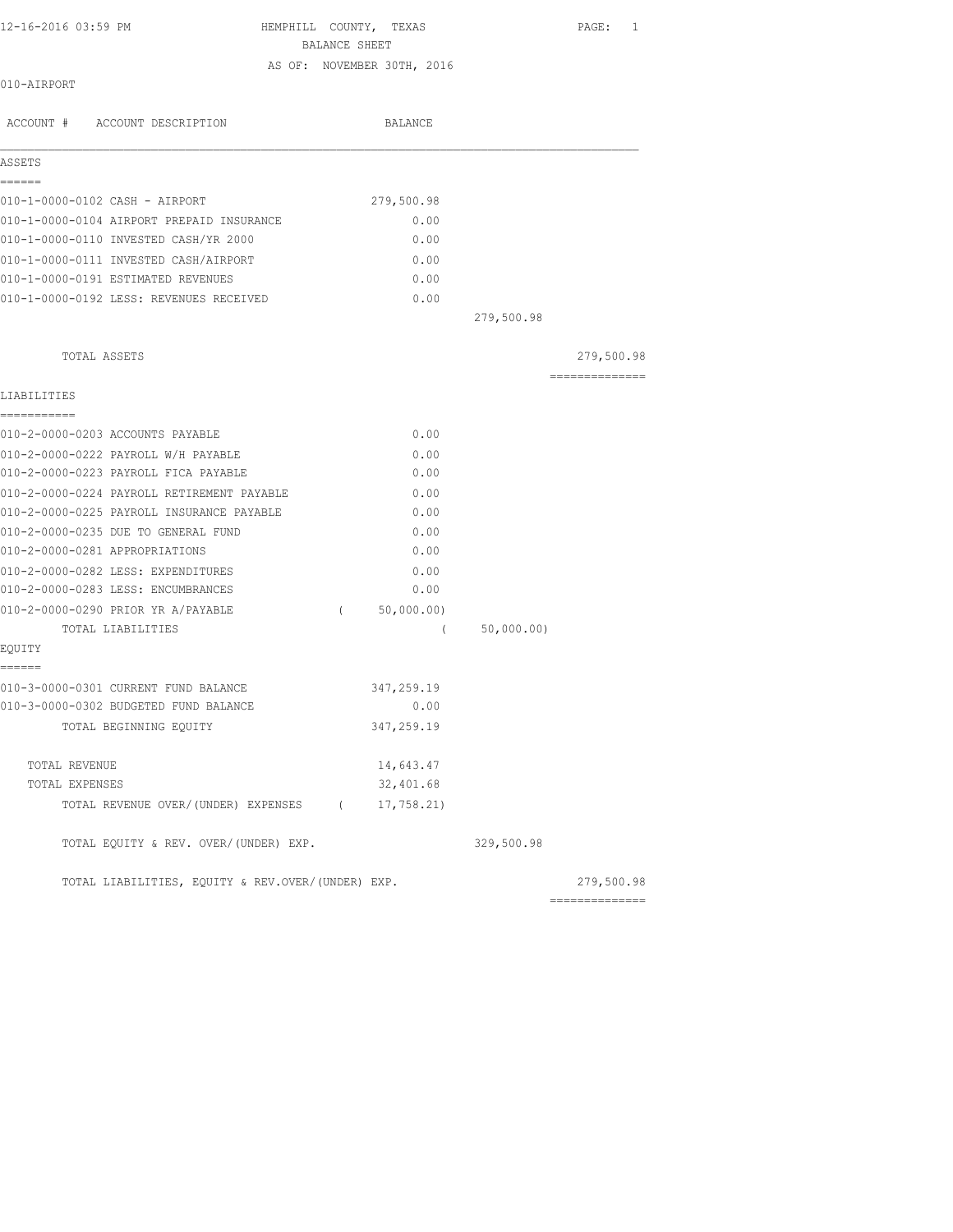| 12-16-2016 03:59 PM                                                          | HEMPHILL COUNTY, TEXAS |                            |              | PAGE: 1                        |
|------------------------------------------------------------------------------|------------------------|----------------------------|--------------|--------------------------------|
|                                                                              | BALANCE SHEET          |                            |              |                                |
|                                                                              |                        | AS OF: NOVEMBER 30TH, 2016 |              |                                |
| 011-ROAD & BRIDGE PCT 1                                                      |                        |                            |              |                                |
| ACCOUNT # ACCOUNT DESCRIPTION                                                |                        | BALANCE                    |              |                                |
| ASSETS                                                                       |                        |                            |              |                                |
| ======                                                                       |                        |                            |              |                                |
| 011-1-0000-0101 CLAIM ON POOLED CASH                                         |                        | 1,119,700.38               |              |                                |
| 011-1-0000-0102 CASH - ROAD & BRIDGE PCT 1                                   |                        | 0.00<br>432.12             |              |                                |
| 011-1-0000-0104 PCT 1 PREPAID INSURANCE                                      |                        |                            |              |                                |
| 011-1-0000-0110 INVESTMENTS<br>011-1-0000-0118 PROPERTY TAX RECEIVABLE       |                        | 0.00<br>12,401.95          |              |                                |
|                                                                              |                        |                            |              |                                |
| 011-1-0000-0121 ALLOWANCE FOR BAD DEBT<br>011-1-0000-0191 ESTIMATED REVENUES | $\overline{a}$         | 4,464.78)<br>0.00          |              |                                |
|                                                                              |                        |                            |              |                                |
| 011-1-0000-0192 LESS: REVENUES RECEIVED                                      |                        | 0.00                       | 1,128,069.67 |                                |
|                                                                              |                        |                            |              |                                |
| TOTAL ASSETS                                                                 |                        |                            |              | 1,128,069.67                   |
| LIABILITIES                                                                  |                        |                            |              | --------------                 |
| ===========                                                                  |                        |                            |              |                                |
| 011-2-0000-0201 AP POOLED<br>011-2-0000-0203 ACOUNTS PAYABLE                 | $\left($               | 71.52)<br>0.00             |              |                                |
| 011-2-0000-0211 DUE FROM OTHER FUNDS                                         |                        | 0.00                       |              |                                |
| 011-2-0000-0220 DEFERRED COMPENSATION                                        |                        | 0.00                       |              |                                |
| 011-2-0000-0222 WITHHOLDING PAYABLE                                          |                        | 0.00                       |              |                                |
| 011-2-0000-0223 FICA PAYABLE                                                 |                        | 0.00                       |              |                                |
| 011-2-0000-0224 RETIREMENT PAYABLE                                           |                        | 0.00                       |              |                                |
| 011-2-0000-0225 INSURANCE PAYABLE                                            |                        | 0.00                       |              |                                |
| 011-2-0000-0226 CAFE PLAN PAYABLE                                            |                        | 365.17                     |              |                                |
| 011-2-0000-0228 VALIC PAYABLE                                                |                        | 0.00                       |              |                                |
| 011-2-0000-0230 DEFERRED REVENUE                                             |                        | 7,143.68                   |              |                                |
| 011-2-0000-0281 APPROPRIATIONS                                               |                        | 0.00                       |              |                                |
| 011-2-0000-0282 LESS: EXPENDITURES                                           |                        | 0.00                       |              |                                |
| 011-2-0000-0283 LESS: ENCUMBRANCES                                           |                        | 0.00                       |              |                                |
| 011-2-0000-0290 PRIOR YR A/PAYABLE                                           |                        | 0.00                       |              |                                |
| 011-2-4011-0221 UNEMPLOYMENT PAYABLE                                         |                        | 0.00                       |              |                                |
| TOTAL LIABILITIES<br>EQUITY                                                  |                        |                            | 7,437.33     |                                |
| ======                                                                       |                        |                            |              |                                |
| 011-3-0000-0301 CURRENT FUND BALANCE                                         |                        | 917,596.97                 |              |                                |
| 011-3-0000-0302 BUDGETED FUND BALANCE                                        |                        | 0.00                       |              |                                |
| TOTAL BEGINNING EQUITY                                                       |                        | 917,596.97                 |              |                                |
| TOTAL REVENUE                                                                |                        | 239,729.06                 |              |                                |
| TOTAL EXPENSES                                                               |                        | 36,693.69                  |              |                                |
| TOTAL REVENUE OVER/(UNDER) EXPENSES                                          |                        | 203,035.37                 |              |                                |
| TOTAL EQUITY & REV. OVER/(UNDER) EXP.                                        |                        |                            | 1,120,632.34 |                                |
| TOTAL LIABILITIES, EQUITY & REV.OVER/(UNDER) EXP.                            |                        |                            |              | 1,128,069.67<br>============== |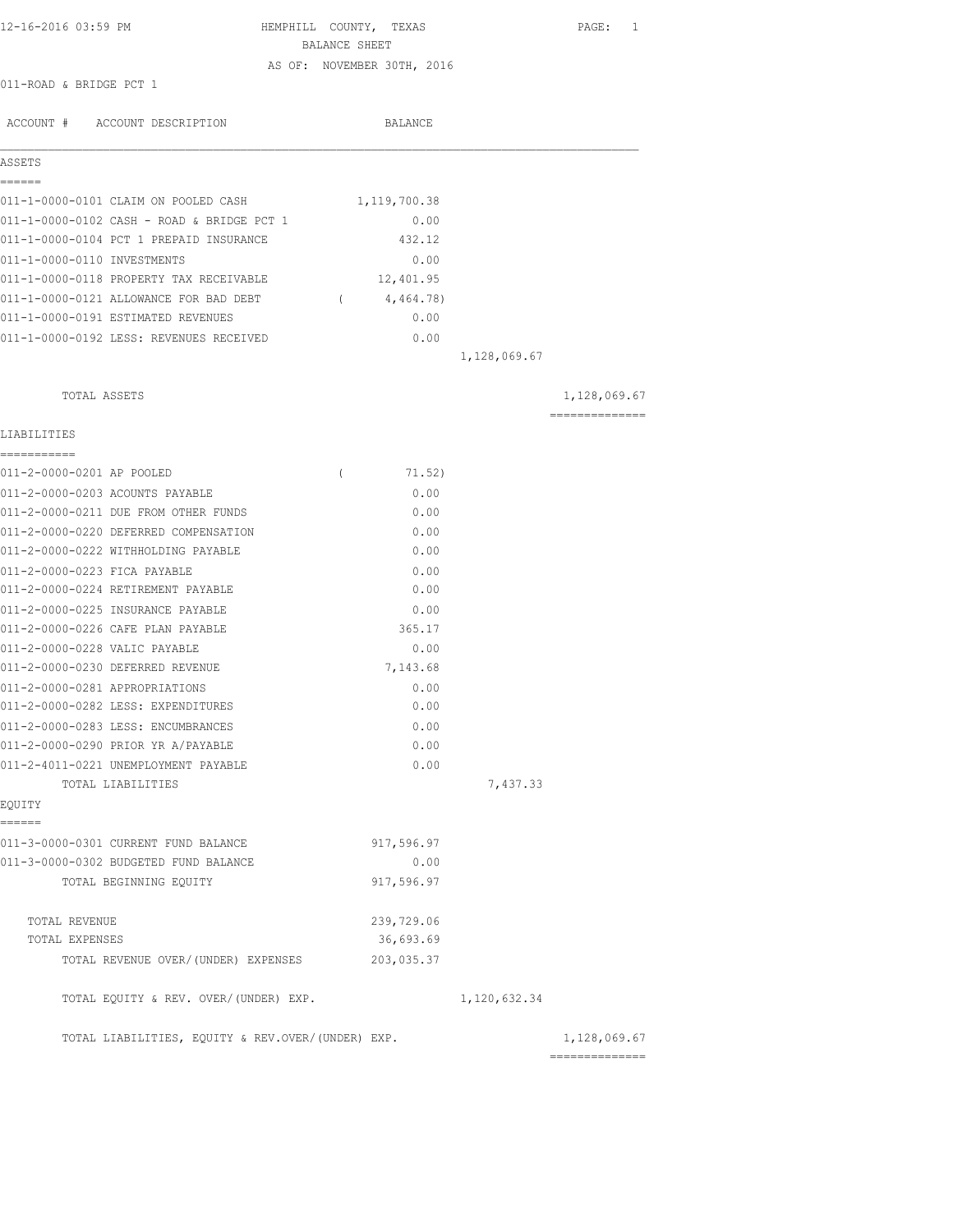| 12-16-2016 03:59 PM                               | HEMPHILL COUNTY, TEXAS<br>BALANCE SHEET | PAGE: 1                        |
|---------------------------------------------------|-----------------------------------------|--------------------------------|
| 012-ROAD & BRIDGE PCT 2                           | AS OF: NOVEMBER 30TH, 2016              |                                |
| ACCOUNT # ACCOUNT DESCRIPTION                     | <b>BALANCE</b>                          |                                |
|                                                   |                                         |                                |
| ASSETS<br>======                                  |                                         |                                |
| 012-1-0000-0101 CLAIM ON POOLED CASH              | 1,471,826.12                            |                                |
| 012-1-0000-0102 CASH - ROAD & BRIDGE PCT 2        | 0.00                                    |                                |
| 012-1-0000-0104 PCT 2 PREPAID INSURANCE           | 432.12                                  |                                |
| 012-1-0000-0110 INVESTMENTS                       | 0.00                                    |                                |
| 012-1-0000-0118 PROPERTY TAX RECEIVABLE           | 13,110.63                               |                                |
| 012-1-0000-0121 ALLOWANCE FOR BAD DEBT            | 4,719.91)<br>$\sqrt{2}$                 |                                |
| 012-1-0000-0191 ESTIMATED REVENUES                | 0.00                                    |                                |
| 012-1-0000-0192 LESS: REVENUES RECEIVED           | 0.00                                    |                                |
|                                                   | 1,480,648.96                            |                                |
| TOTAL ASSETS                                      |                                         | 1,480,648.96                   |
| LIABILITIES                                       |                                         | ---------------                |
| ------------                                      |                                         |                                |
| 012-2-0000-0201 AP POOLED                         | 4.05)<br>$\left($                       |                                |
| 012-2-0000-0203 ACOUNTS PAYABLE                   | 0.00                                    |                                |
| 012-2-0000-0211 DUE FROM OTHER FUNDS              | 0.00                                    |                                |
| 012-2-0000-0220 DEFERRED COMPENSATION             | 0.00                                    |                                |
| 012-2-0000-0222 WITHHOLDING PAYABLE               | 0.00                                    |                                |
| 012-2-0000-0223 FICA PAYABLE                      | 0.00                                    |                                |
| 012-2-0000-0224 RETIREMENT PAYABLE                | 0.00                                    |                                |
| 012-2-0000-0225 INSURANCE PAYABLE                 | 8.96                                    |                                |
| 012-2-0000-0226 CAFE PLAN PAYABLE                 | 23.30                                   |                                |
| 012-2-0000-0227 LEVY PAYABLE                      | 598.00                                  |                                |
| 012-2-0000-0228 VAL DEF                           | 0.00                                    |                                |
| 012-2-0000-0230 DEFERRED REVENUE                  | 7,551.89                                |                                |
| 012-2-0000-0281 APPROPRIATIONS                    | 0.00                                    |                                |
| 012-2-0000-0282 LESS: EXPENDITURES                | 0.00                                    |                                |
| 012-2-0000-0283 LESS: ENCUMBRANCES                | 0.00                                    |                                |
| 012-2-0000-0290 PRIOR YR A/PAYABLE                | 0.00                                    |                                |
| 012-2-4012-0221 UNEMPLOYMENT PAYABLE              | 0.00                                    |                                |
| TOTAL LIABILITIES                                 |                                         | 8,178.10                       |
| EQUITY<br>======                                  |                                         |                                |
| 012-3-0000-0301 CURRENT FUND BALANCE              | 1,253,097.66                            |                                |
| 012-3-0000-0302 BUDGETED FUND BALANCE             | 0.00                                    |                                |
| TOTAL BEGINNING EQUITY                            | 1,253,097.66                            |                                |
| TOTAL REVENUE                                     | 254,059.25                              |                                |
| TOTAL EXPENSES                                    | 34,686.05                               |                                |
| TOTAL REVENUE OVER/(UNDER) EXPENSES               | 219,373.20                              |                                |
| TOTAL EQUITY & REV. OVER/(UNDER) EXP.             | 1,472,470.86                            |                                |
| TOTAL LIABILITIES, EQUITY & REV.OVER/(UNDER) EXP. |                                         | 1,480,648.96<br>============== |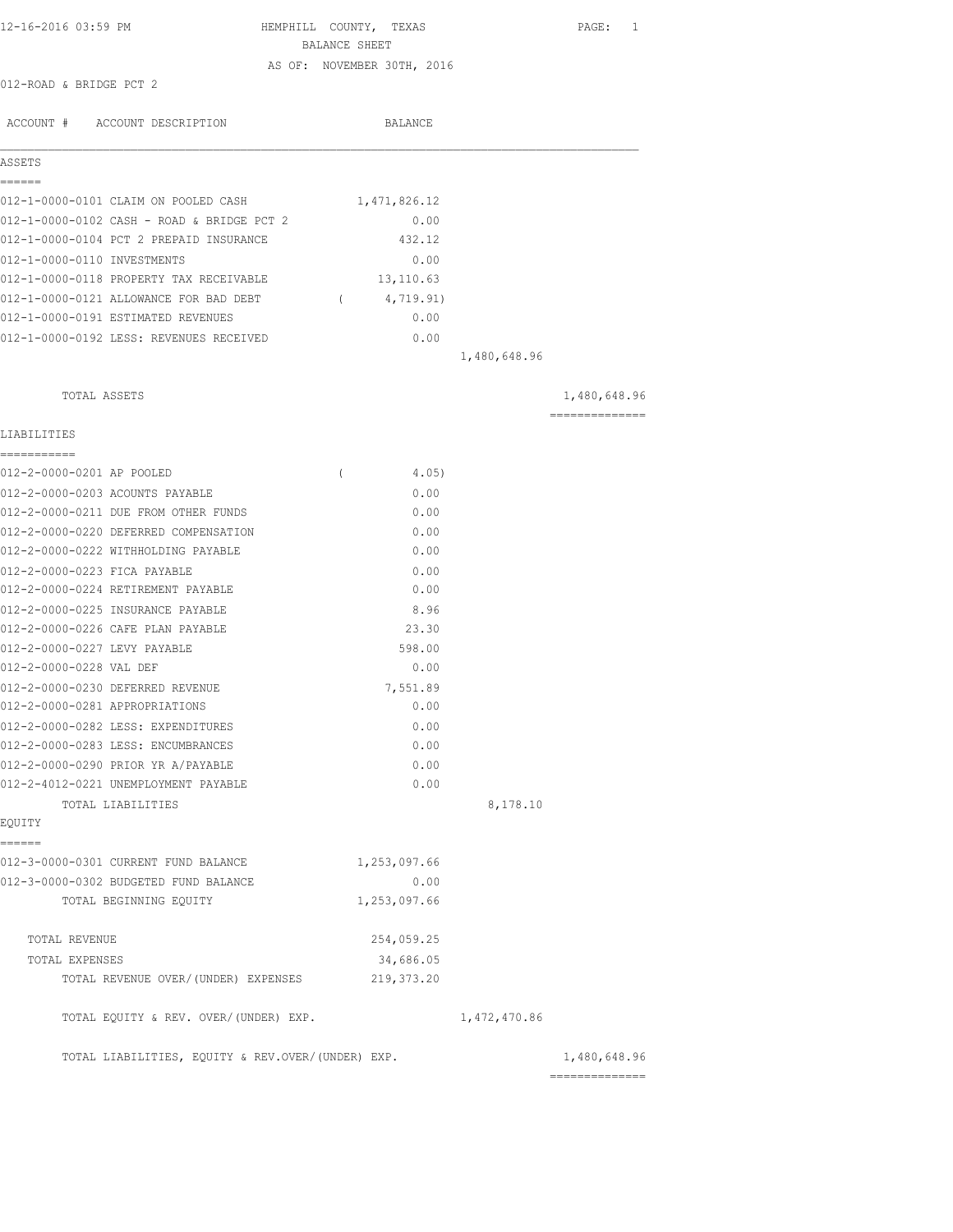| 12-16-2016 03:59 PM                               | HEMPHILL COUNTY, TEXAS<br>BALANCE SHEET | PAGE: 1         |
|---------------------------------------------------|-----------------------------------------|-----------------|
|                                                   | AS OF: NOVEMBER 30TH, 2016              |                 |
| 013-ROAD & BRIDGE PCT 3                           |                                         |                 |
|                                                   |                                         |                 |
| ACCOUNT # ACCOUNT DESCRIPTION                     | BALANCE                                 |                 |
| ASSETS                                            |                                         |                 |
| ======                                            |                                         |                 |
| 013-1-0000-0101 CLAIM ON POOLED CASH              | 1,497,428.73                            |                 |
| 013-1-0000-0102 CASH - ROAD & BRIDGE PCT 3        | 0.00                                    |                 |
| 013-1-0000-0104 PCT 3 PREPAID INSURANCE           | 720.20                                  |                 |
| 013-1-0000-0110 INVESTMENTS                       | 0.00                                    |                 |
| 013-1-0000-0118 PROPERTY TAX RECEIVABLE           | 23,386.53                               |                 |
| 013-1-0000-0121 ALLOWANCE FOR BAD DEBT (8,419.29) |                                         |                 |
| 013-1-0000-0191 ESTIMATED REVENUES                | 0.00                                    |                 |
| 013-1-0000-0192 LESS: REVENUES RECEIVED           | 0.00                                    |                 |
|                                                   | 1,513,116.17                            |                 |
| TOTAL ASSETS                                      |                                         | 1,513,116.17    |
|                                                   |                                         | --------------- |
| LIABILITIES<br>===========                        |                                         |                 |
| 013-2-0000-0201 AP POOLED                         | 16.03)<br>$\left($                      |                 |
| 013-2-0000-0203 ACOUNTS PAYABLE                   | 70,045.74                               |                 |
| 013-2-0000-0211 DUE FROM OTHER FUNDS              | 0.00                                    |                 |
| 013-2-0000-0222 WITHHOLDING PAYABLE               | 0.00                                    |                 |
| 013-2-0000-0223 FICA PAYABLE                      | 0.00                                    |                 |
| 013-2-0000-0224 RETIREMENT PAYABLE                | 0.00                                    |                 |
| 013-2-0000-0225 INSURANCE PAYABLE                 | $\left($<br>10.00)                      |                 |
| 013-2-0000-0226 CAFE PLAN PAYABLE                 | 1,466.78                                |                 |
| 013-2-0000-0227 LEVY PAYABLE                      | 0.00                                    |                 |
| 013-2-0000-0230 DEFERRED REVENUE                  | 13,470.93                               |                 |
| 013-2-0000-0281 APPROPRIATIONS                    | 0.00                                    |                 |
| 013-2-0000-0282 LESS: EXPENDITURES                | 0.00                                    |                 |
| 013-2-0000-0283 LESS: ENCUMBRANCES                | 0.00                                    |                 |
| 013-2-0000-0290 PRIOR YR A/PAYABLE                | 0.00                                    |                 |
| 013-2-4013-0221 UNEMPLOYMENT PAYABLE              | 0.00                                    |                 |
| TOTAL LIABILITIES                                 | 84, 957.42                              |                 |
| EQUITY                                            |                                         |                 |
| ------<br>013-3-0000-0301 CURRENT FUND BALANCE    | 996, 771.13                             |                 |
| 013-3-0000-0302 BUDGETED FUND BALANCE             | 0.00                                    |                 |
| TOTAL BEGINNING EQUITY                            | 996, 771.13                             |                 |
| TOTAL REVENUE                                     | 508,118.46                              |                 |
| TOTAL EXPENSES                                    | 76,730.84                               |                 |
| TOTAL REVENUE OVER/(UNDER) EXPENSES               | 431, 387.62                             |                 |
| TOTAL EQUITY & REV. OVER/(UNDER) EXP.             | 1,428,158.75                            |                 |
| TOTAL LIABILITIES, EQUITY & REV.OVER/(UNDER) EXP. |                                         | 1,513,116.17    |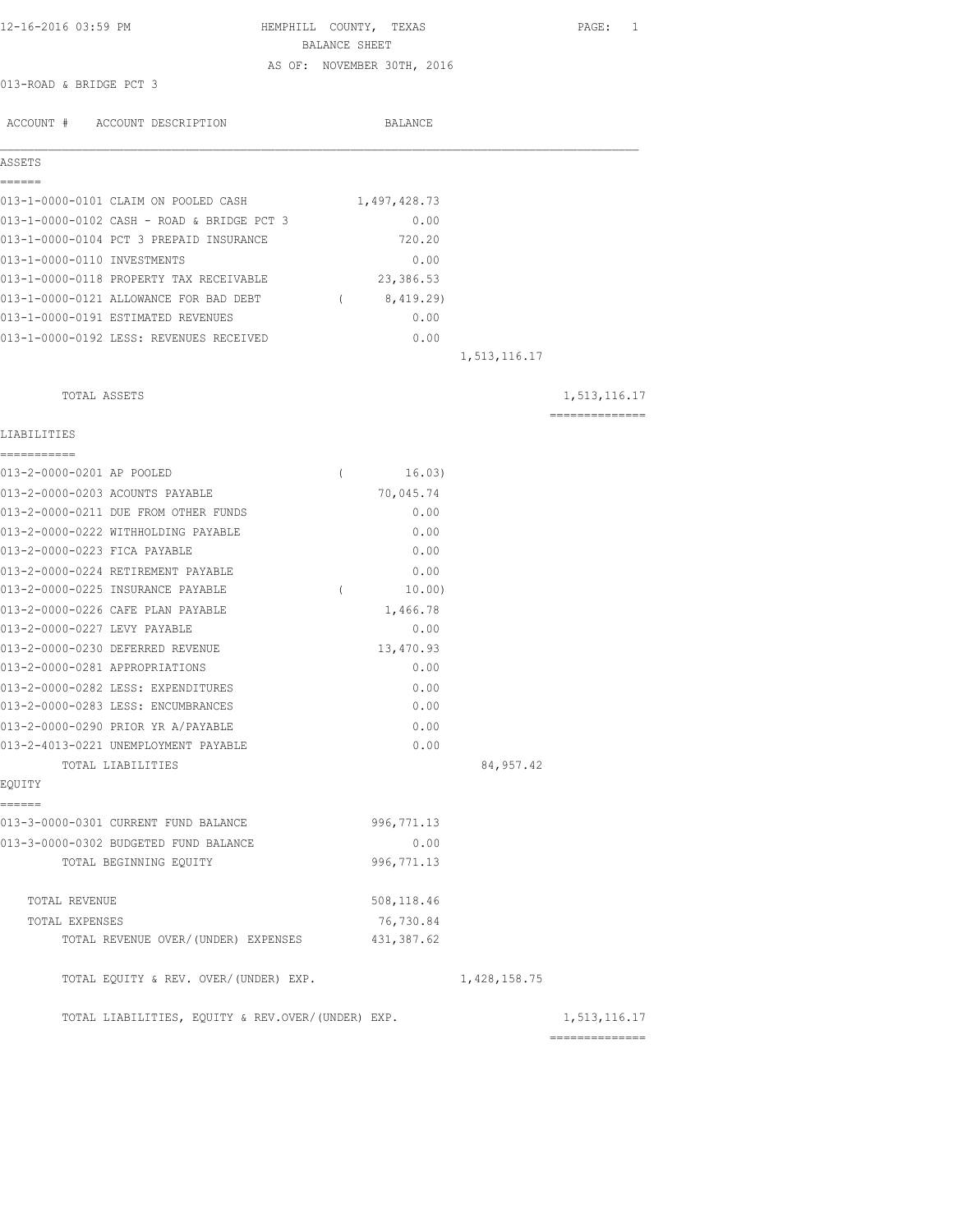| 12-16-2016 03:59 PM                               | HEMPHILL COUNTY, TEXAS     |              | PAGE: 1         |
|---------------------------------------------------|----------------------------|--------------|-----------------|
|                                                   | BALANCE SHEET              |              |                 |
| 014-ROAD & BRIDGE PCT 4                           | AS OF: NOVEMBER 30TH, 2016 |              |                 |
|                                                   |                            |              |                 |
| ACCOUNT # ACCOUNT DESCRIPTION                     | BALANCE                    |              |                 |
| ASSETS                                            |                            |              |                 |
| ======                                            |                            |              |                 |
| 014-1-0000-0101 CLAIM ON POOLED CASH              | 1,456,722.67               |              |                 |
| 014-1-0000-0102 CASH - ROAD & BRIDGE PCT 4        | 0.00                       |              |                 |
| 014-1-0000-0104 PCT 4 PREPAID INSURANCE           | 720.20                     |              |                 |
| 014-1-0000-0110 INVESTMENTS                       | 0.00                       |              |                 |
| 014-1-0000-0118 PROPERTY TAX RECEIVABLE           | 21,969.17                  |              |                 |
| 014-1-0000-0121 ALLOWANCE FOR BAD DEBT            | 7,909.03)<br>$\sim$ $\sim$ |              |                 |
| 014-1-0000-0191 ESTIMATED REVENUES                | 0.00                       |              |                 |
| 014-1-0000-0192 LESS: REVENUES RECEIVED           | 0.00                       |              |                 |
|                                                   |                            | 1,471,503.01 |                 |
| TOTAL ASSETS                                      |                            |              | 1,471,503.01    |
|                                                   |                            |              | --------------- |
| LIABILITIES                                       |                            |              |                 |
| -----------<br>014-2-0000-0201 AP POOLED          | 0.00                       |              |                 |
| 014-2-0000-0203 ACOUNTS PAYABLE                   | 156,395.62                 |              |                 |
| 014-2-0000-0211 DUE FROM OTHER FUNDS              | 0.00                       |              |                 |
| 014-2-0000-0222 WITHHOLDING PAYABLE               | 0.00                       |              |                 |
| 014-2-0000-0223 FICA PAYABLE                      | 0.00                       |              |                 |
| 014-2-0000-0224 RETIREMENT PAYABLE                | 0.00                       |              |                 |
| 014-2-0000-0225 INSURANCE PAYABLE                 | 14.18)<br>$\left($         |              |                 |
| 014-2-0000-0226 CAFE PLAN PAYABLE                 | 0.00                       |              |                 |
| 014-2-0000-0227 LEVY PAYABLE                      | 0.00                       |              |                 |
| 014-2-0000-0230 DEFERRED REVENUE                  | 12,654.51                  |              |                 |
| 014-2-0000-0281 APPROPRIATIONS                    | 0.00                       |              |                 |
| 014-2-0000-0282 LESS: EXPENDITURES                | 0.00                       |              |                 |
| 014-2-0000-0283 LESS: ENCUMBRANCES                | 0.00                       |              |                 |
| 014-2-0000-0290 PRIOR YR A/PAYABLE                | 0.00                       |              |                 |
| 014-2-4014-0221 UNEMPLOYMENT PAYABLE              | 0.00                       |              |                 |
| TOTAL LIABILITIES                                 |                            | 169,035.95   |                 |
| EOUITY                                            |                            |              |                 |
| ======                                            |                            |              |                 |
| 014-3-0000-0301 CURRENT FUND BALANCE              | 957, 774.15                |              |                 |
| 014-3-0000-0302 BUDGETED FUND BALANCE             | 0.00                       |              |                 |
| TOTAL BEGINNING EQUITY                            | 957, 774.15                |              |                 |
| TOTAL REVENUE                                     | 461,759.59                 |              |                 |
| TOTAL EXPENSES                                    | 117,066.68                 |              |                 |
| TOTAL REVENUE OVER/(UNDER) EXPENSES               | 344,692.91                 |              |                 |
| TOTAL EQUITY & REV. OVER/(UNDER) EXP.             |                            | 1,302,467.06 |                 |
| TOTAL LIABILITIES, EQUITY & REV.OVER/(UNDER) EXP. |                            |              | 1,471,503.01    |

==============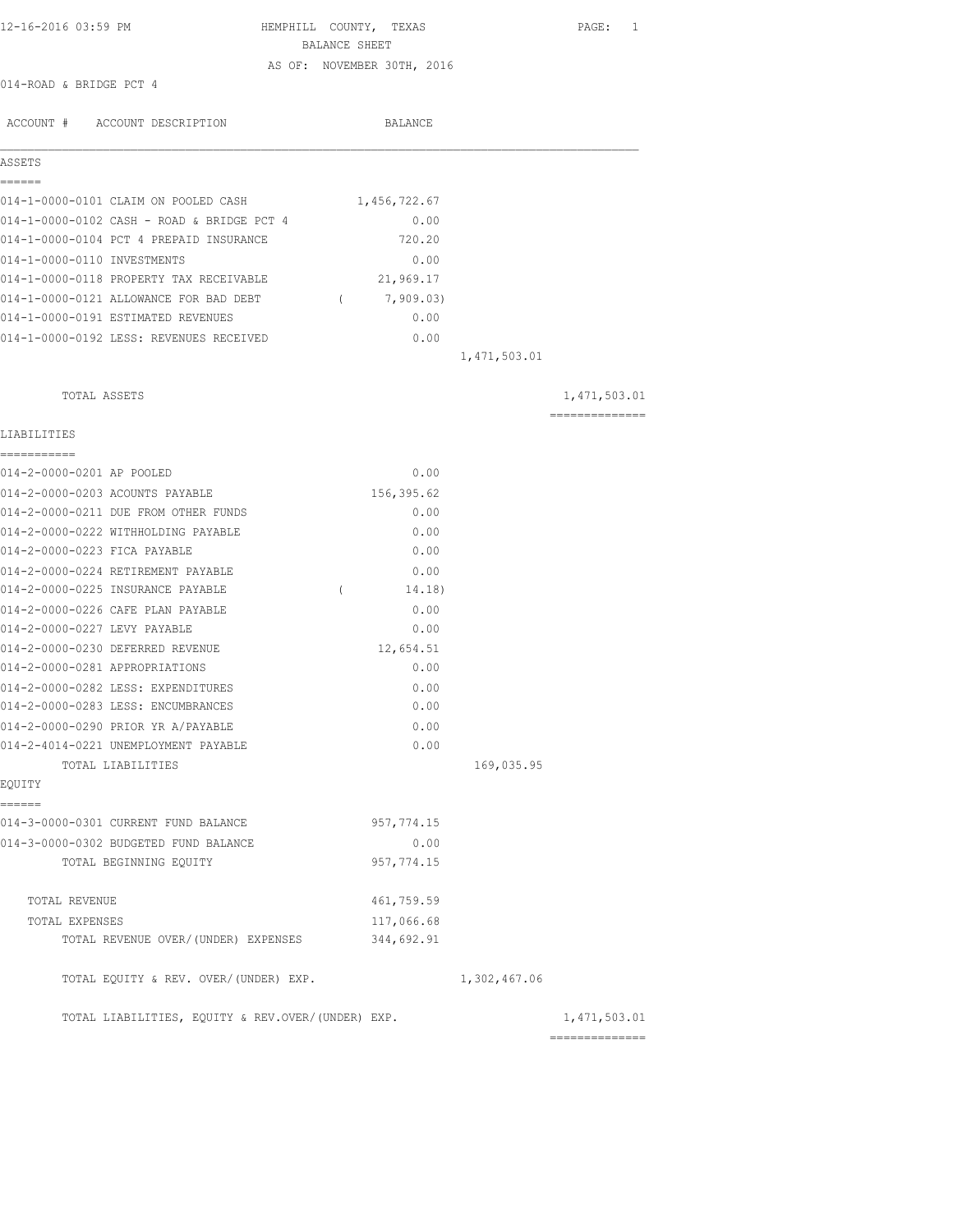|                                                    |                                                                                                                                                                          | PAGE: 1                      |
|----------------------------------------------------|--------------------------------------------------------------------------------------------------------------------------------------------------------------------------|------------------------------|
|                                                    |                                                                                                                                                                          |                              |
|                                                    |                                                                                                                                                                          |                              |
|                                                    |                                                                                                                                                                          |                              |
| BALANCE                                            |                                                                                                                                                                          |                              |
|                                                    |                                                                                                                                                                          |                              |
|                                                    |                                                                                                                                                                          |                              |
|                                                    |                                                                                                                                                                          |                              |
|                                                    |                                                                                                                                                                          |                              |
|                                                    |                                                                                                                                                                          |                              |
|                                                    | 66,996.83                                                                                                                                                                |                              |
|                                                    |                                                                                                                                                                          |                              |
|                                                    |                                                                                                                                                                          | 66,996.83<br>--------------- |
|                                                    |                                                                                                                                                                          |                              |
|                                                    |                                                                                                                                                                          |                              |
|                                                    |                                                                                                                                                                          |                              |
|                                                    |                                                                                                                                                                          |                              |
|                                                    |                                                                                                                                                                          |                              |
|                                                    |                                                                                                                                                                          |                              |
|                                                    |                                                                                                                                                                          |                              |
|                                                    |                                                                                                                                                                          |                              |
|                                                    |                                                                                                                                                                          |                              |
|                                                    |                                                                                                                                                                          |                              |
|                                                    |                                                                                                                                                                          |                              |
|                                                    |                                                                                                                                                                          |                              |
|                                                    |                                                                                                                                                                          |                              |
|                                                    |                                                                                                                                                                          |                              |
| 69,635.82                                          |                                                                                                                                                                          |                              |
| 0.00                                               |                                                                                                                                                                          |                              |
| 69,635.82                                          |                                                                                                                                                                          |                              |
|                                                    |                                                                                                                                                                          |                              |
| 2,638.99                                           |                                                                                                                                                                          |                              |
| TOTAL REVENUE OVER/(UNDER) EXPENSES (<br>2,638.99) |                                                                                                                                                                          |                              |
|                                                    | 66,996.83                                                                                                                                                                |                              |
| TOTAL LIABILITIES, EQUITY & REV.OVER/(UNDER) EXP.  |                                                                                                                                                                          | 66,996.83                    |
|                                                    | BALANCE SHEET<br>AS OF: NOVEMBER 30TH, 2016<br>66,996.83<br>0.00<br>0.00<br>0.00<br>0.00<br>0.00<br>0.00<br>0.00<br>0.00<br>0.00<br>0.00<br>0.00<br>0.00<br>0.00<br>0.00 | 0.00<br>--------------       |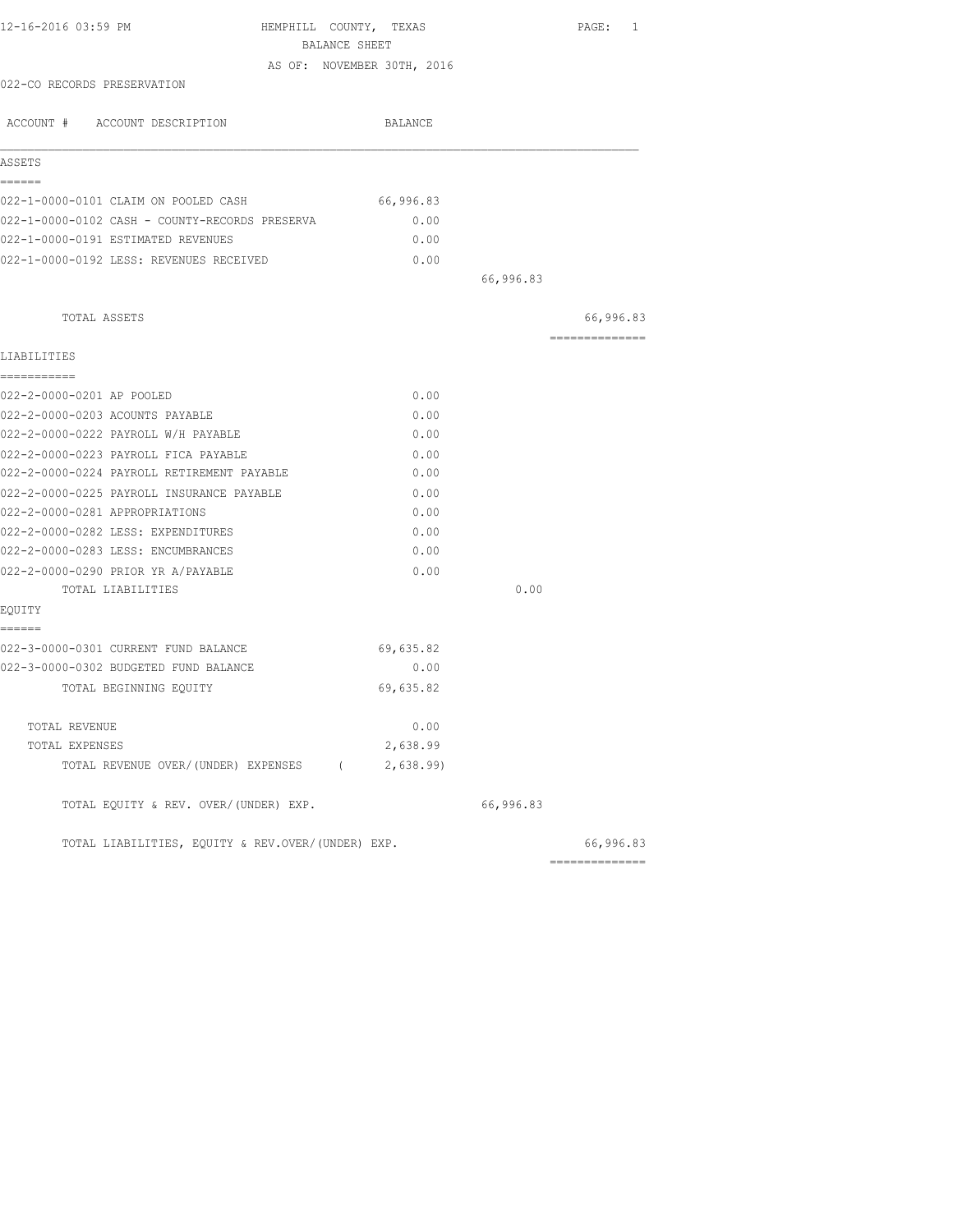| 12-16-2016 03:59 PM                               | HEMPHILL COUNTY, TEXAS<br>BALANCE SHEET |                            |          | PAGE: 1         |
|---------------------------------------------------|-----------------------------------------|----------------------------|----------|-----------------|
|                                                   |                                         |                            |          |                 |
| 023-CLK'S RECORDS PRESERVE                        |                                         | AS OF: NOVEMBER 30TH, 2016 |          |                 |
|                                                   |                                         |                            |          |                 |
| ACCOUNT # ACCOUNT DESCRIPTION                     |                                         | <b>BALANCE</b>             |          |                 |
| ASSETS                                            |                                         |                            |          |                 |
| ======                                            |                                         |                            |          |                 |
| 023-1-0000-0101 CLAIM ON POOLED CASH              |                                         | 3,783.33                   |          |                 |
| 023-1-0000-0102 CASH-CLK'S RECORD PRESERVATION    |                                         | 0.00                       |          |                 |
| 023-1-0000-0191 ESTIMATED REVENUES                |                                         | 0.00                       |          |                 |
| 023-1-0000-0192 LESS: REVENUES RECEIVED           |                                         | 0.00                       |          |                 |
|                                                   |                                         |                            | 3,783.33 |                 |
| TOTAL ASSETS                                      |                                         |                            |          | 3,783.33        |
|                                                   |                                         |                            |          | --------------- |
| LIABILITIES<br>===========                        |                                         |                            |          |                 |
| 023-2-0000-0201 AP POOLED                         |                                         | 0.00                       |          |                 |
| 023-2-0000-0203 ACOUNTS PAYABLE                   |                                         | 0.00                       |          |                 |
| 023-2-0000-0222 WITHHOLDING PAYABLE               |                                         | 0.00                       |          |                 |
| 023-2-0000-0223 FICA PAYABLE                      |                                         | 0.00                       |          |                 |
| 023-2-0000-0224 PAYROLL RETIREMENT PAYABLE        |                                         | 0.00                       |          |                 |
| 023-2-0000-0225 PAYROLL INSURANCE PAYABLE         |                                         | 0.00                       |          |                 |
| 023-2-0000-0281 APPROPRIATIONS                    |                                         | 0.00                       |          |                 |
| 023-2-0000-0282 LESS: EXPENDITURES                |                                         | 0.00                       |          |                 |
| 023-2-0000-0283 LESS: ENCUMBRANCES                |                                         | 0.00                       |          |                 |
| 023-2-0000-0290 PRIOR YR A/PAYABLE                |                                         | 0.00                       |          |                 |
| TOTAL LIABILITIES                                 |                                         |                            | 0.00     |                 |
| EQUITY                                            |                                         |                            |          |                 |
| ======                                            |                                         |                            |          |                 |
| 023-3-0000-0301 CURRENT FUND BALANCE              |                                         | 3,783.33                   |          |                 |
| 023-3-0000-0302 BUDGETED FUND BALANCE             |                                         | 0.00                       |          |                 |
| TOTAL BEGINNING EQUITY                            |                                         | 3,783.33                   |          |                 |
|                                                   |                                         |                            |          |                 |
| TOTAL REVENUE                                     |                                         | 0.00                       |          |                 |
| TOTAL EXPENSES                                    |                                         | 0.00                       |          |                 |
| TOTAL REVENUE OVER/(UNDER) EXPENSES               |                                         | 0.00                       |          |                 |
| TOTAL EQUITY & REV. OVER/(UNDER) EXP.             |                                         |                            | 3,783.33 |                 |
| TOTAL LIABILITIES, EQUITY & REV.OVER/(UNDER) EXP. |                                         |                            |          | 3,783.33        |
|                                                   |                                         |                            |          | ==============  |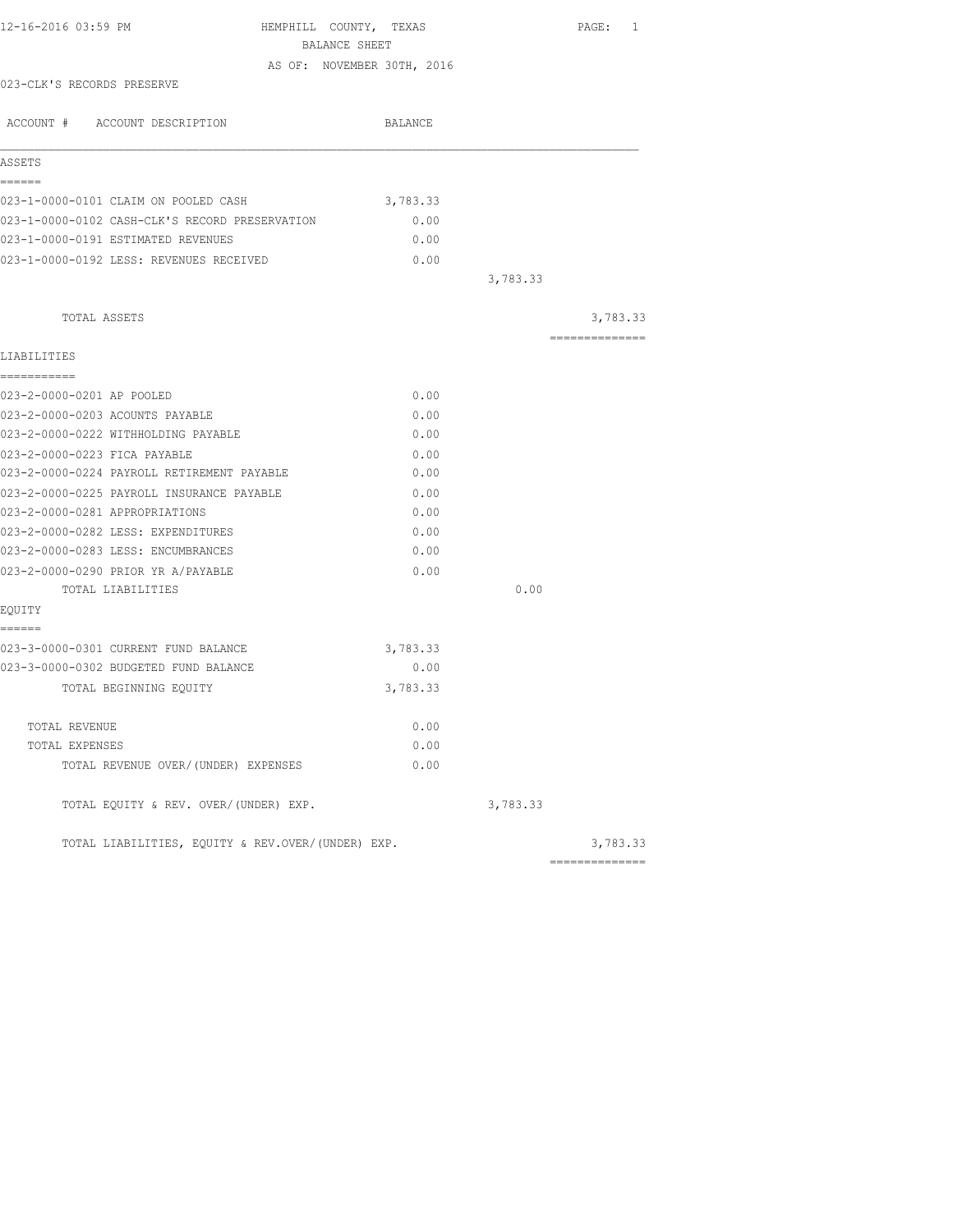|                                                   |                            |          | PAGE: 1         |
|---------------------------------------------------|----------------------------|----------|-----------------|
| BALANCE SHEET                                     |                            |          |                 |
| 024-JUSTICE COURT TECH FUND                       | AS OF: NOVEMBER 30TH, 2016 |          |                 |
|                                                   |                            |          |                 |
| ACCOUNT # ACCOUNT DESCRIPTION                     | BALANCE                    |          |                 |
|                                                   |                            |          |                 |
| ASSETS                                            |                            |          |                 |
| ======<br>024-1-0000-0101 CLAIM ON POOLED CASH    | 6,597.25                   |          |                 |
| 024-1-0000-0102 CASH -TECH FUND                   | 0.00                       |          |                 |
| 024-1-0000-0191 ESTIMATED REVENUES                | 0.00                       |          |                 |
| 024-1-0000-0192 LESS: REVENUES RECEIVED           | 0.00                       |          |                 |
|                                                   |                            | 6,597.25 |                 |
|                                                   |                            |          |                 |
| TOTAL ASSETS                                      |                            |          | 6, 597.25       |
|                                                   |                            |          | =============== |
| LIABILITIES                                       |                            |          |                 |
| ===========                                       |                            |          |                 |
| 024-2-0000-0201 AP POOLED                         | 0.00                       |          |                 |
| 024-2-0000-0203 ACOUNTS PAYABLE                   | 0.00                       |          |                 |
| 024-2-0000-0222 PAYROLL W/H PAYABLE               | 0.00                       |          |                 |
| 024-2-0000-0223 PAYROLL FICA PAYABLE              | 0.00                       |          |                 |
| 024-2-0000-0224 PAYROLL RETIREMENT PAYABLE        | 0.00                       |          |                 |
| 024-2-0000-0225 PAYROLL INSURANCE PAYABLE         | 0.00                       |          |                 |
| 024-2-0000-0281 APPROPRIATIONS                    | 0.00                       |          |                 |
| 024-2-0000-0282 LESS: EXPENDITURES                | 0.00                       |          |                 |
| 024-2-0000-0283 LESS: ENCUMBRANCES                | 0.00                       |          |                 |
| 024-2-0000-0290 PRIOR YR A/PAYABLE                | 0.00                       |          |                 |
| TOTAL LIABILITIES                                 |                            | 0.00     |                 |
| EQUITY                                            |                            |          |                 |
| ======                                            |                            |          |                 |
| 024-3-0000-0301 CURRENT FUND BALANCE              | 10,206.63                  |          |                 |
| 024-3-0000-0302 BUDGETED FUND BALANCE             | 0.00                       |          |                 |
| TOTAL BEGINNING EQUITY                            | 10,206.63                  |          |                 |
| TOTAL REVENUE                                     | 160.82                     |          |                 |
| TOTAL EXPENSES                                    | 3,770.20                   |          |                 |
| TOTAL REVENUE OVER/(UNDER) EXPENSES (             | 3,609.38                   |          |                 |
| TOTAL EQUITY & REV. OVER/(UNDER) EXP.             |                            | 6,597.25 |                 |
| TOTAL LIABILITIES, EQUITY & REV.OVER/(UNDER) EXP. |                            |          | 6, 597.25       |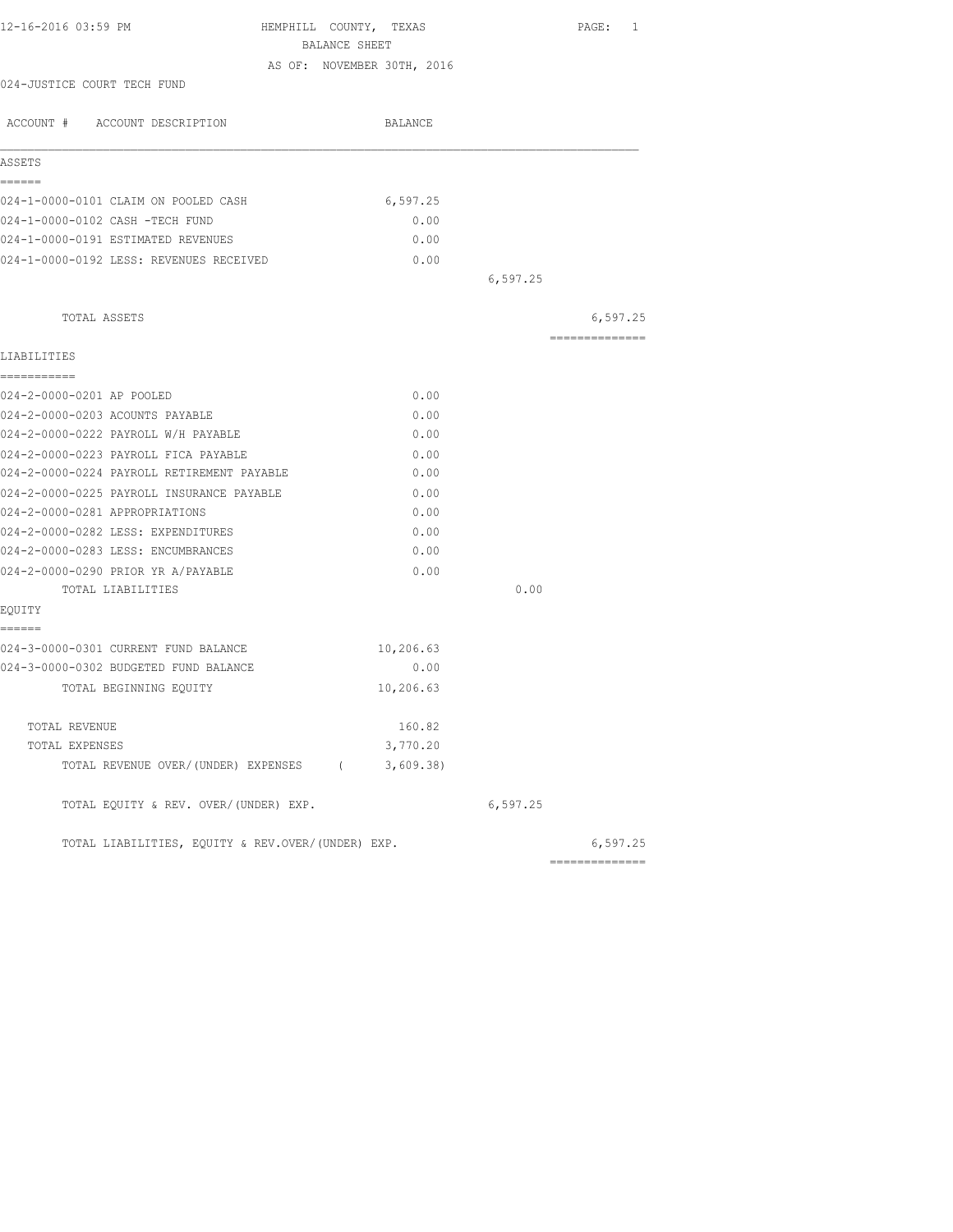| 12-16-2016 03:59 PM                               | HEMPHILL COUNTY, TEXAS<br>BALANCE SHEET |             | PAGE: 1        |
|---------------------------------------------------|-----------------------------------------|-------------|----------------|
|                                                   | AS OF: NOVEMBER 30TH, 2016              |             |                |
| 032-CHK COLLECTION/CO ATTY                        |                                         |             |                |
| ACCOUNT # ACCOUNT DESCRIPTION                     | BALANCE                                 |             |                |
| ASSETS                                            |                                         |             |                |
| ------                                            |                                         |             |                |
| 032-1-0000-0101 CLAIM ON POOLED CASH              | 18,012.18                               |             |                |
| 032-1-0000-0102 CASH - CHECK COLLECTION/CO ATT    | 0.00                                    |             |                |
| 032-1-0000-0103 PETTY CASH                        | 0.00                                    |             |                |
| 032-1-0000-0105 PETTY CASH-CO ATTY                | 100.00                                  |             |                |
| 032-1-0000-0191 ESTIMATED REVENUES                | 0.00                                    |             |                |
| 032-1-0000-0192 LESS: REVENUES RECEIVED           | 0.00                                    |             |                |
|                                                   |                                         | 18, 112. 18 |                |
| TOTAL ASSETS                                      |                                         |             | 18, 112. 18    |
| LIABILITIES                                       |                                         |             | ============== |
| -----------                                       |                                         |             |                |
| 032-2-0000-0201 AP POOLED                         | 0.00                                    |             |                |
| 032-2-0000-0203 ACOUNTS PAYABLE                   | 0.00                                    |             |                |
| 032-2-0000-0222 PAYROLL W/H PAYABLE               | 0.00                                    |             |                |
| 032-2-0000-0223 PAYROLL FICA PAYABLE              | 0.00                                    |             |                |
| 032-2-0000-0224 PAYROLL RETIREMENT PAYABLE        | 0.00                                    |             |                |
| 032-2-0000-0225 PAYROLL INSURANCE PAYABLE         | 0.00                                    |             |                |
| 032-2-0000-0281 APPROPRIATIONS                    | 0.00                                    |             |                |
| 032-2-0000-0282 LESS: EXPENDITURES                | 0.00                                    |             |                |
| 032-2-0000-0283 LESS: ENCUMBRANCES                | 0.00                                    |             |                |
| 032-2-0000-0290 PRIOR YR A/PAYABLE                | 0.00                                    |             |                |
| TOTAL LIABILITIES                                 |                                         | 0.00        |                |
| EQUITY<br>------                                  |                                         |             |                |
| 032-3-0000-0301 CURRENT FUND BALANCE              | 18,356.82                               |             |                |
| 032-3-0000-0302 BUDGETED FUND BALANCE             | 0.00                                    |             |                |
| TOTAL BEGINNING EQUITY                            | 18,356.82                               |             |                |
| TOTAL REVENUE                                     | 30.00                                   |             |                |
| TOTAL EXPENSES                                    | 274.64                                  |             |                |
| TOTAL REVENUE OVER/(UNDER) EXPENSES (             | 244.64)                                 |             |                |
| TOTAL EQUITY & REV. OVER/(UNDER) EXP.             |                                         | 18, 112. 18 |                |
| TOTAL LIABILITIES, EQUITY & REV.OVER/(UNDER) EXP. |                                         |             | 18, 112. 18    |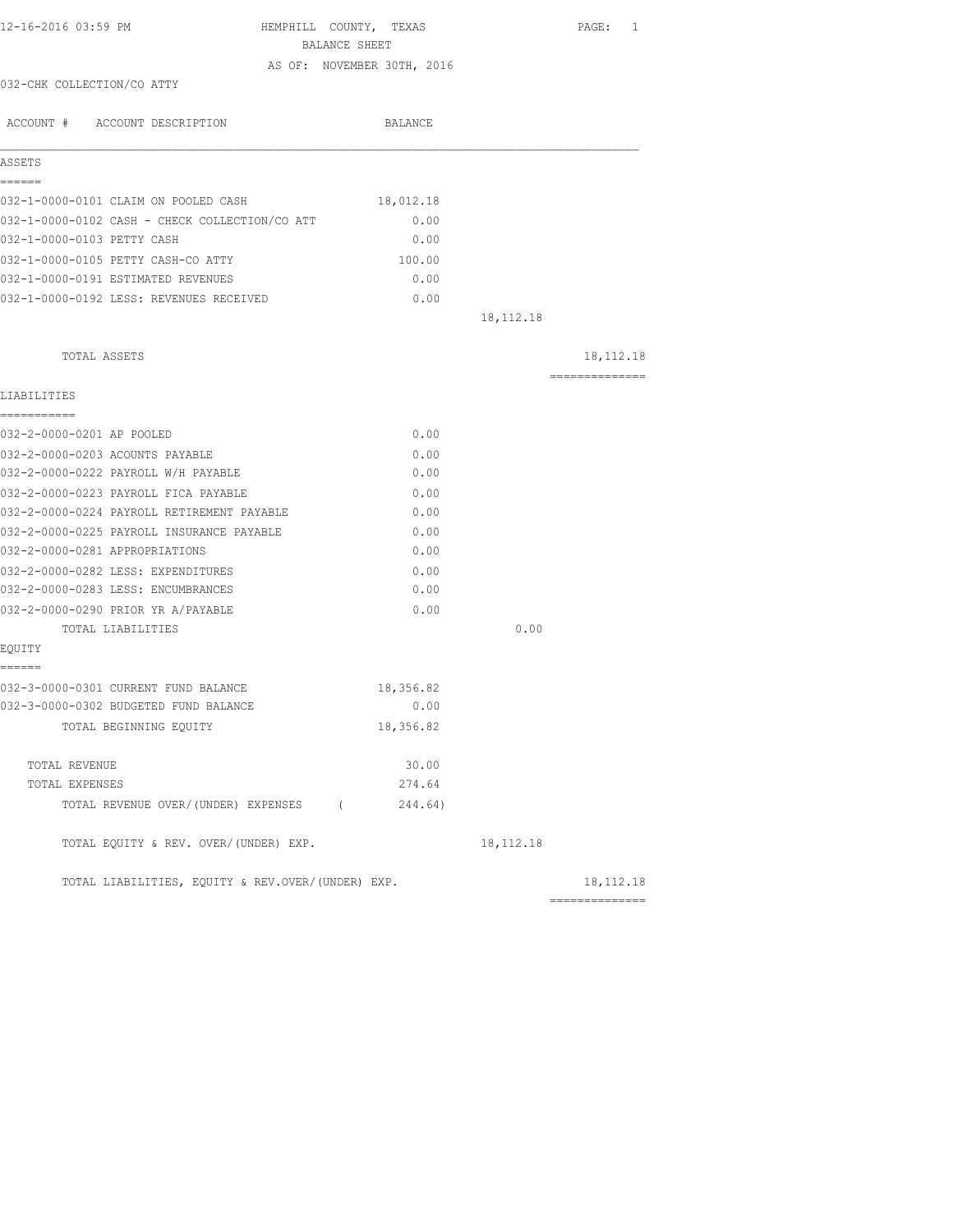| 12-16-2016 03:59 PM                                                         | HEMPHILL COUNTY, TEXAS<br>BALANCE SHEET | PAGE: 1        |
|-----------------------------------------------------------------------------|-----------------------------------------|----------------|
|                                                                             | AS OF: NOVEMBER 30TH, 2016              |                |
| 036-ANNUAL LEOSE/LAW                                                        |                                         |                |
| ACCOUNT # ACCOUNT DESCRIPTION                                               | BALANCE                                 |                |
| ASSETS                                                                      |                                         |                |
| ======                                                                      |                                         |                |
| 036-1-0000-0101 CLAIM ON POOLED CASH                                        | 7,459.24                                |                |
| 036-1-0000-0102 CASH - ANNUAL LEOSE/LAW                                     | 0.00                                    |                |
| 036-1-0000-0191 ESTIMATED REVENUES                                          | 0.00                                    |                |
| 036-1-0000-0192 LESS: REVENUES RECEIVED                                     | 0.00                                    |                |
|                                                                             |                                         | 7,459.24       |
| TOTAL ASSETS                                                                |                                         | 7,459.24       |
|                                                                             |                                         | ============== |
| LIABILITIES                                                                 |                                         |                |
| ------------<br>036-2-0000-0201 AP POOLED                                   | 0.00                                    |                |
|                                                                             |                                         |                |
| 036-2-0000-0203 ACOUNTS PAYABLE<br>036-2-0000-0222 PAYROLL W/H PAYABLE      | 0.00                                    |                |
| 036-2-0000-0223 PAYROLL FICA PAYABLE                                        | 0.00                                    |                |
| 036-2-0000-0224 PAYROLL RETIREMENT PAYABLE                                  | 0.00<br>0.00                            |                |
|                                                                             |                                         |                |
| 036-2-0000-0225 PAYROLL INSURANCE PAYABLE<br>036-2-0000-0281 APPROPRIATIONS | 0.00<br>0.00                            |                |
|                                                                             |                                         |                |
| 036-2-0000-0282 LESS: EXPENDITURES<br>036-2-0000-0283 LESS: ENCUMBRANCES    | 0.00<br>0.00                            |                |
| 036-2-0000-0290 PRIOR YR A/PAYABLE                                          | 0.00                                    |                |
| TOTAL LIABILITIES                                                           |                                         | 0.00           |
| EQUITY                                                                      |                                         |                |
| ======                                                                      |                                         |                |
| 036-3-0000-0301 CURRENT FUND BALANCE                                        | 7,459.24                                |                |
| 036-3-0000-0302 BUDGETED FUND BALANCE                                       | 0.00                                    |                |
| TOTAL BEGINNING EQUITY                                                      | 7,459.24                                |                |
|                                                                             |                                         |                |
| TOTAL REVENUE                                                               | 0.00                                    |                |
| TOTAL EXPENSES                                                              | 0.00                                    |                |
| TOTAL REVENUE OVER/ (UNDER) EXPENSES                                        | 0.00                                    |                |
| TOTAL EQUITY & REV. OVER/(UNDER) EXP.                                       |                                         | 7,459.24       |
| TOTAL LIABILITIES, EQUITY & REV.OVER/(UNDER) EXP.                           |                                         | 7,459.24       |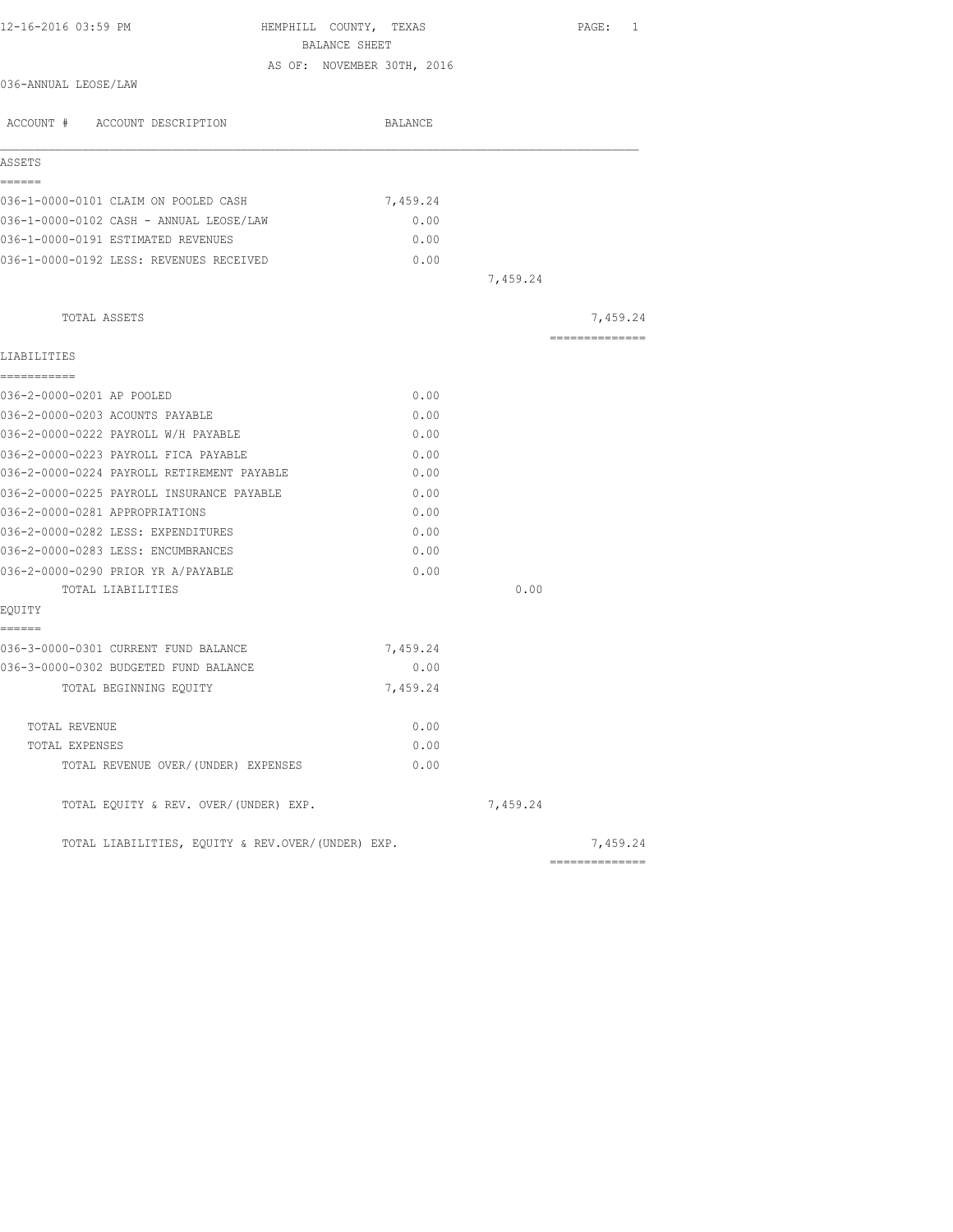| 12-16-2016 03:59 PM                        | HEMPHILL COUNTY, TEXAS<br>BALANCE SHEET |           | PAGE:<br>1     |
|--------------------------------------------|-----------------------------------------|-----------|----------------|
| 046-SCAAP                                  | AS OF: NOVEMBER 30TH, 2016              |           |                |
| ACCOUNT # ACCOUNT DESCRIPTION              | BALANCE                                 |           |                |
| ASSETS                                     |                                         |           |                |
| ======                                     |                                         |           |                |
| 046-1-0000-0101 CLAIM ON POOLED CASH       | 59,529.46                               |           |                |
| 046-1-0000-0102 CASH - SCAAP               | 0.00                                    |           |                |
| 046-1-0000-0191 ESTIMATED REVENUES         | 0.00                                    |           |                |
| 046-1-0000-0192 LESS: REVENUES RECEIVED    | 0.00                                    |           |                |
|                                            |                                         | 59,529.46 |                |
| TOTAL ASSETS                               |                                         |           | 59,529.46      |
| LIABILITIES                                |                                         |           | -------------- |
| ------------                               |                                         |           |                |
| 046-2-0000-0201 AP POOLED                  | 0.00                                    |           |                |
| 046-2-0000-0203 ACOUNTS PAYABLE            | 0.00                                    |           |                |
| 046-2-0000-0222 PAYROLL W/H PAYABLE        | 0.00                                    |           |                |
| 046-2-0000-0223 PAYROLL FICA PAYABLE       | 0.00                                    |           |                |
| 046-2-0000-0224 PAYROLL RETIREMENT PAYABLE | 0.00                                    |           |                |
| 046-2-0000-0225 PAYROLL INSURANCE PAYABLE  | 0.00                                    |           |                |
| 046-2-0000-0281 APPROPRIATIONS             | 0.00                                    |           |                |
| 046-2-0000-0282 LESS: EXPENDITURES         | 0.00                                    |           |                |
| 046-2-0000-0283 LESS: ENCUMBRANCES         | 0.00                                    |           |                |
| TOTAL LIABILITIES                          |                                         | 0.00      |                |
| EOUITY                                     |                                         |           |                |
| ------                                     |                                         |           |                |
| 046-3-0000-0301 CURRENT FUND BALANCE       | 59,529.46                               |           |                |
| 046-3-0000-0302 BUDGETED FUND BALANCE      | 0.00                                    |           |                |
| TOTAL BEGINNING EOUITY                     | 59,529.46                               |           |                |
|                                            |                                         |           |                |

TOTAL REVENUE  $0.00$ TOTAL EXPENSES 0.00 TOTAL REVENUE OVER/(UNDER) EXPENSES 0.00 TOTAL EQUITY & REV. OVER/(UNDER) EXP.  $59,529.46$ 

TOTAL LIABILITIES, EQUITY & REV.OVER/(UNDER) EXP.  $59,529.46$ 

==============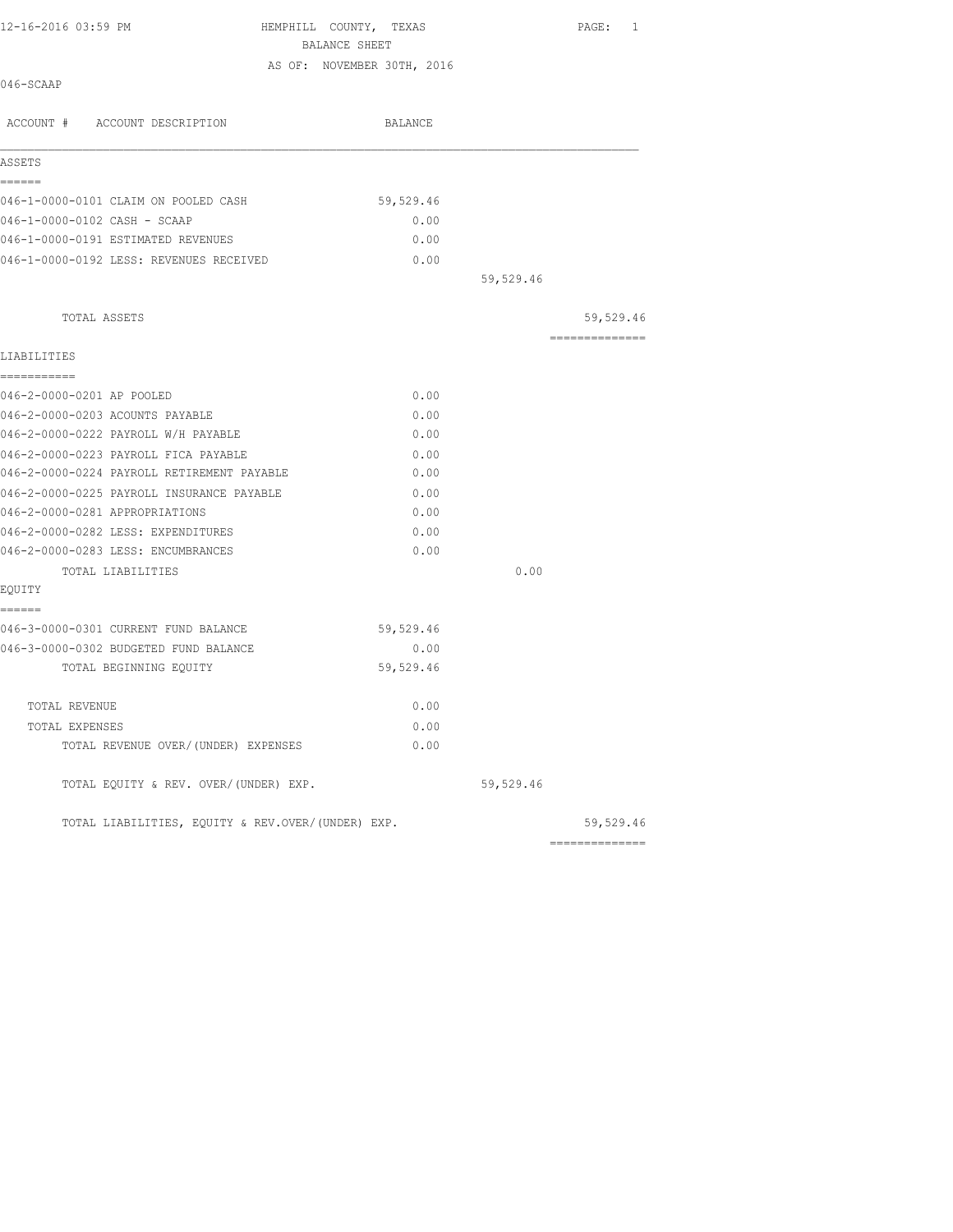| 12-16-2016 03:59 PM                               | HEMPHILL COUNTY, TEXAS |                            |           | PAGE: 1                                                                                                                                                                                                                                                                                                                                                                                                                                                                                |
|---------------------------------------------------|------------------------|----------------------------|-----------|----------------------------------------------------------------------------------------------------------------------------------------------------------------------------------------------------------------------------------------------------------------------------------------------------------------------------------------------------------------------------------------------------------------------------------------------------------------------------------------|
|                                                   | BALANCE SHEET          |                            |           |                                                                                                                                                                                                                                                                                                                                                                                                                                                                                        |
|                                                   |                        | AS OF: NOVEMBER 30TH, 2016 |           |                                                                                                                                                                                                                                                                                                                                                                                                                                                                                        |
| 047-SHERIFF COMMISSARY                            |                        |                            |           |                                                                                                                                                                                                                                                                                                                                                                                                                                                                                        |
| ACCOUNT # ACCOUNT DESCRIPTION                     |                        | BALANCE                    |           |                                                                                                                                                                                                                                                                                                                                                                                                                                                                                        |
| ASSETS                                            |                        |                            |           |                                                                                                                                                                                                                                                                                                                                                                                                                                                                                        |
| ======<br>047-1-0000-0101 SHERIFF COMMISSARY      |                        | 10,875.39                  |           |                                                                                                                                                                                                                                                                                                                                                                                                                                                                                        |
| 047-1-0000-0102 CASH-SHERIFF COMMISSARY           |                        | 0.00                       |           |                                                                                                                                                                                                                                                                                                                                                                                                                                                                                        |
|                                                   |                        |                            | 10,875.39 |                                                                                                                                                                                                                                                                                                                                                                                                                                                                                        |
| TOTAL ASSETS                                      |                        |                            |           | 10,875.39                                                                                                                                                                                                                                                                                                                                                                                                                                                                              |
|                                                   |                        |                            |           | $\begin{array}{cccccccccc} \multicolumn{2}{c}{} & \multicolumn{2}{c}{} & \multicolumn{2}{c}{} & \multicolumn{2}{c}{} & \multicolumn{2}{c}{} & \multicolumn{2}{c}{} & \multicolumn{2}{c}{} & \multicolumn{2}{c}{} & \multicolumn{2}{c}{} & \multicolumn{2}{c}{} & \multicolumn{2}{c}{} & \multicolumn{2}{c}{} & \multicolumn{2}{c}{} & \multicolumn{2}{c}{} & \multicolumn{2}{c}{} & \multicolumn{2}{c}{} & \multicolumn{2}{c}{} & \multicolumn{2}{c}{} & \multicolumn{2}{c}{} & \mult$ |
| EQUITY<br>======                                  |                        |                            |           |                                                                                                                                                                                                                                                                                                                                                                                                                                                                                        |
| 047-3-0000-0301 SHERIFF COMMISSARY                |                        | 10,875.39                  |           |                                                                                                                                                                                                                                                                                                                                                                                                                                                                                        |
| TOTAL BEGINNING EQUITY                            |                        | 10,875.39                  |           |                                                                                                                                                                                                                                                                                                                                                                                                                                                                                        |
| TOTAL REVENUE                                     |                        | 0.00                       |           |                                                                                                                                                                                                                                                                                                                                                                                                                                                                                        |
| TOTAL EXPENSES                                    |                        | 0.00                       |           |                                                                                                                                                                                                                                                                                                                                                                                                                                                                                        |
| TOTAL REVENUE OVER/ (UNDER) EXPENSES              |                        | 0.00                       |           |                                                                                                                                                                                                                                                                                                                                                                                                                                                                                        |
| TOTAL EQUITY & REV. OVER/(UNDER) EXP.             |                        |                            | 10,875.39 |                                                                                                                                                                                                                                                                                                                                                                                                                                                                                        |
| TOTAL LIABILITIES, EQUITY & REV.OVER/(UNDER) EXP. |                        |                            |           | 10,875.39                                                                                                                                                                                                                                                                                                                                                                                                                                                                              |
|                                                   |                        |                            |           | $\begin{array}{cccccccccc} \multicolumn{2}{c}{} & \multicolumn{2}{c}{} & \multicolumn{2}{c}{} & \multicolumn{2}{c}{} & \multicolumn{2}{c}{} & \multicolumn{2}{c}{} & \multicolumn{2}{c}{} & \multicolumn{2}{c}{} & \multicolumn{2}{c}{} & \multicolumn{2}{c}{} & \multicolumn{2}{c}{} & \multicolumn{2}{c}{} & \multicolumn{2}{c}{} & \multicolumn{2}{c}{} & \multicolumn{2}{c}{} & \multicolumn{2}{c}{} & \multicolumn{2}{c}{} & \multicolumn{2}{c}{} & \multicolumn{2}{c}{} & \mult$ |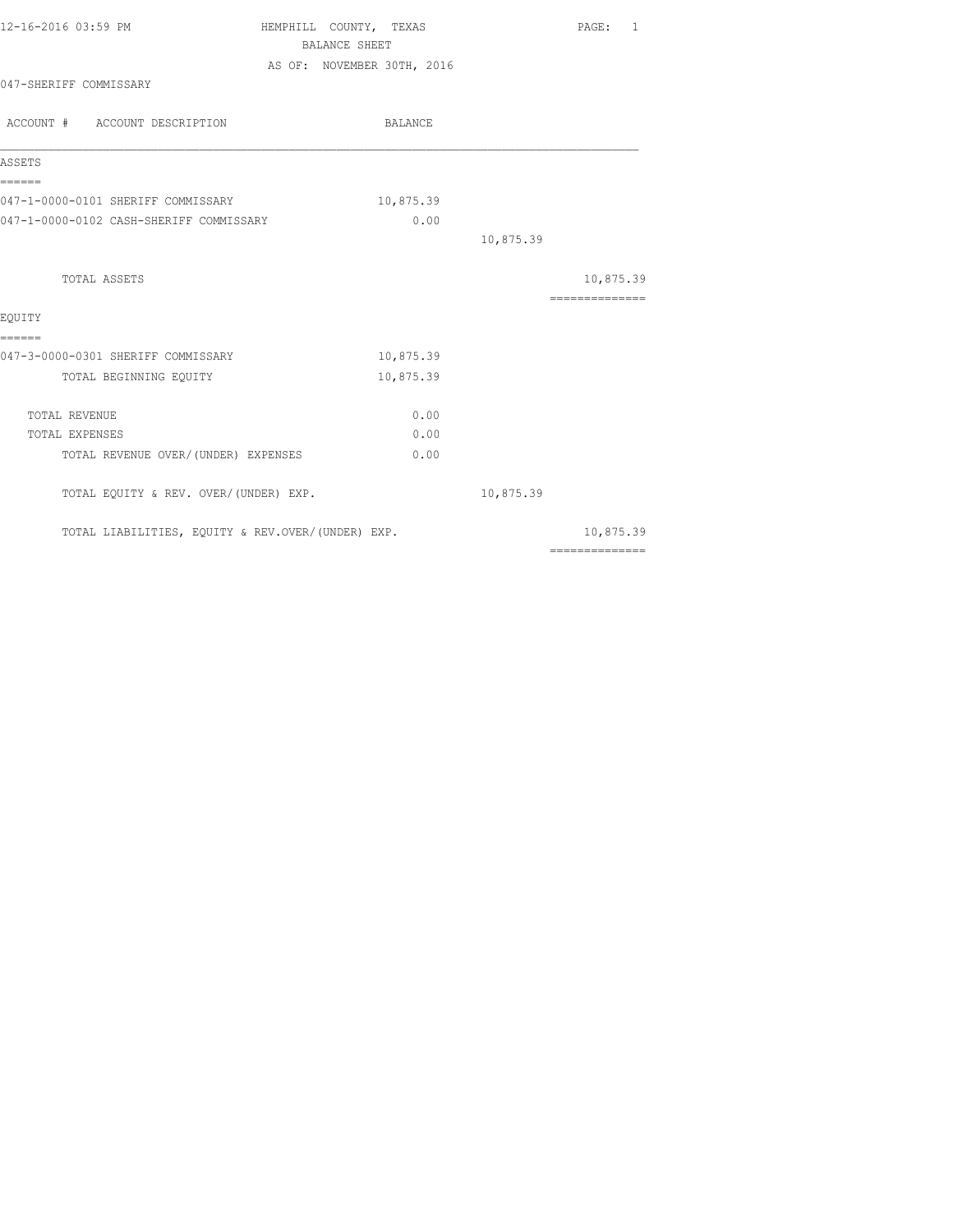| 12-16-2016 03:59 PM | HEMPHILL COUNTY, TEXAS     | $\texttt{PAGE}$ : |  |
|---------------------|----------------------------|-------------------|--|
|                     | BALANCE SHEET              |                   |  |
|                     | AS OF: NOVEMBER 30TH, 2016 |                   |  |
| 048-SHERIFF SEIZURE |                            |                   |  |
|                     |                            |                   |  |

| ACCOUNT # ACCOUNT DESCRIPTION                     | BALANCE  |          |                |
|---------------------------------------------------|----------|----------|----------------|
| ASSETS                                            |          |          |                |
| ======                                            |          |          |                |
| 048-1-0000-0102 CASH                              | 5,306.77 |          |                |
|                                                   |          | 5,306.77 |                |
| <b>TOTAL ASSETS</b>                               |          |          | 5,306.77       |
|                                                   |          |          | ============== |
| EOUITY                                            |          |          |                |
| ======                                            |          |          |                |
| 048-3-0000-0301 FUND BALANCE                      | 5,306.77 |          |                |
| TOTAL BEGINNING EQUITY                            | 5,306.77 |          |                |
| TOTAL REVENUE                                     | 0.00     |          |                |
| <b>TOTAL EXPENSES</b>                             | 0.00     |          |                |
| TOTAL REVENUE OVER/ (UNDER) EXPENSES              | 0.00     |          |                |
| TOTAL EQUITY & REV. OVER/(UNDER) EXP.             |          | 5,306.77 |                |
| TOTAL LIABILITIES, EQUITY & REV.OVER/(UNDER) EXP. |          |          | 5,306.77       |
|                                                   |          |          | ============== |